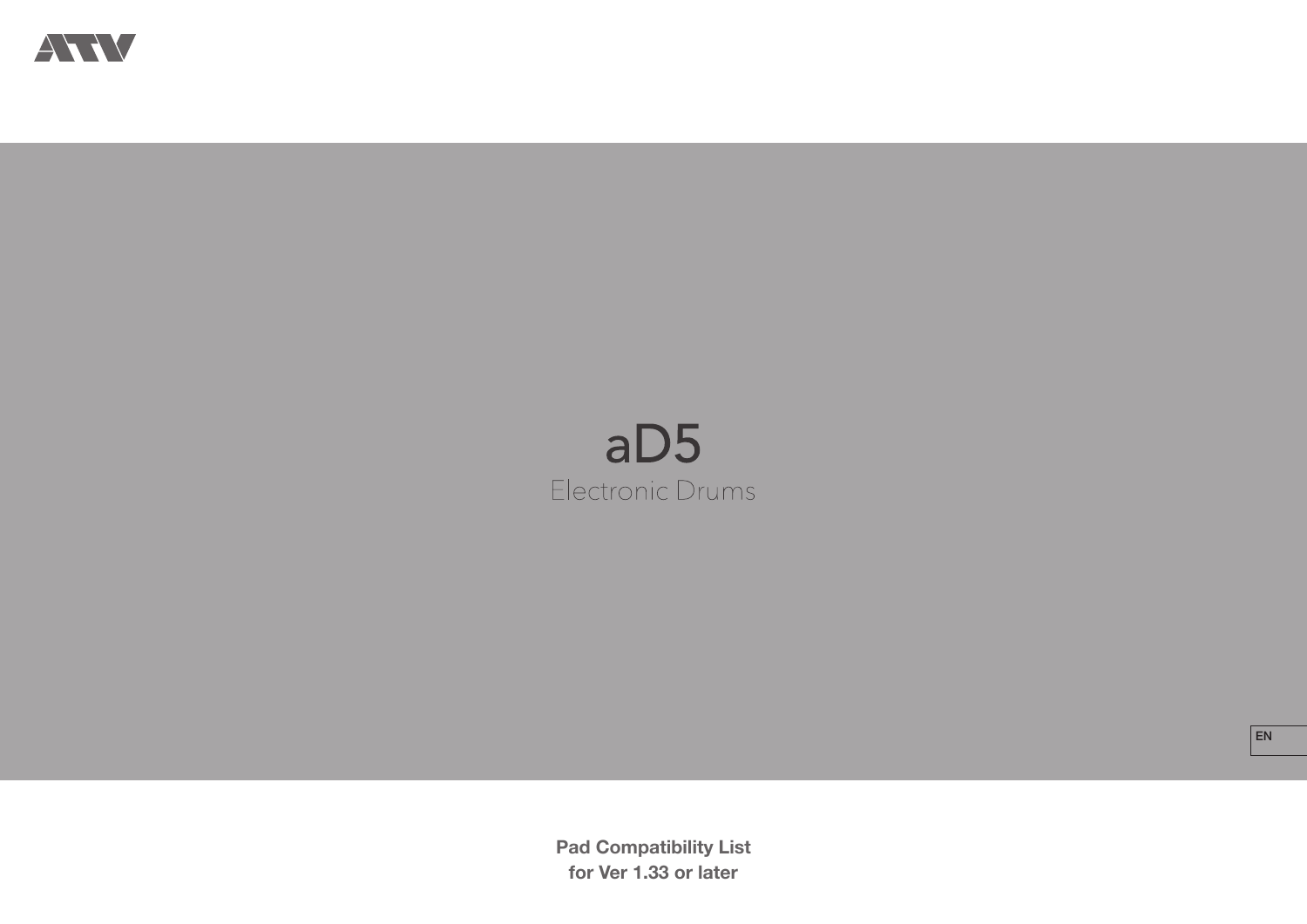ATV

### ■ Compatible pads

○ :Compatible, but playability is not perfect. x :Cannot be connected.

☆ :Perfectly compatible for the aD5. △ :Compatible, but have limitations on the zones that can be used, or might not fit with certain playing styles.

| Pad      |                       | aD5 Trigger input    |                       |                |              |              |                       |                      |                       |              |                          |                       |                      |               |              |                |              |                |             |              |              |              |                   |              |                                                                                                    |                                                       |
|----------|-----------------------|----------------------|-----------------------|----------------|--------------|--------------|-----------------------|----------------------|-----------------------|--------------|--------------------------|-----------------------|----------------------|---------------|--------------|----------------|--------------|----------------|-------------|--------------|--------------|--------------|-------------------|--------------|----------------------------------------------------------------------------------------------------|-------------------------------------------------------|
|          |                       | <b>KICK</b>          |                       |                | <b>SNARE</b> |              |                       | <b>TOM 1--3</b>      |                       |              | <b>HI-HAT</b>            |                       |                      |               | <b>CRASH</b> |                |              |                | <b>RIDE</b> |              |              |              | <b>AUX 1--2</b>   |              |                                                                                                    |                                                       |
| Model    |                       | (K)                  |                       |                | (SN)         |              |                       | $(T1--T3)$           |                       | (HH)         |                          |                       | (CTL)                |               | (CR)         |                |              |                | (RD)        |              |              |              |                   |              | Notes                                                                                              | <b>Hints</b>                                          |
|          |                       | Compat- Zone Compat- |                       |                | Zone         |              |                       | Compat- Zone Compat- |                       |              | Zone                     |                       | Compat- Zone Compat- |               |              | Zone           | Compat-      |                | Zone        |              | Compat-      |              | Zone              |              |                                                                                                    |                                                       |
|          | ibility               | $\overline{A}$       | ibility               | $\overline{A}$ | B            | $\mathbf{C}$ | ibility               | $\overline{A}$       | ibility               | $\mathsf{A}$ | $\mathbf{B}$             | ibility               | $\mathbf{C}$         | ibility       | $\mathsf{A}$ | B              | ibility      | $\overline{A}$ | B           | $\mathbf{C}$ | ibility      | $\mathsf{A}$ | B                 | $\mathsf{C}$ |                                                                                                    |                                                       |
| aD-S13   |                       |                      | ☆                     |                |              | Side<br>Stk  | $\bigcirc$            |                      |                       |              |                          |                       |                      |               |              |                |              |                |             |              |              |              |                   |              |                                                                                                    | • When playing the side rim,<br>don't touch your hand |
|          |                       |                      |                       |                |              |              |                       |                      |                       |              |                          |                       |                      |               |              |                |              |                |             |              |              |              |                   |              |                                                                                                    | strongly to the head.                                 |
| $aD-T13$ | $\triangle$           | Head                 | $\circ$               | Head           | Rim          |              |                       | Head                 | $\boldsymbol{\times}$ | $\sim$       | $\sim$                   | $\boldsymbol{\times}$ | $\sim$               | $\triangle$   | Head         | $\sim$         | $\triangle$  | Head           | $\sim$      | $\sim$       | ☆            | Head         | Rim               | $\sim$       |                                                                                                    |                                                       |
| aD-T10   |                       |                      |                       |                |              | $\sim$       | ☆                     |                      |                       |              |                          |                       |                      |               |              |                |              |                |             |              |              |              |                   |              |                                                                                                    |                                                       |
|          |                       |                      |                       |                |              |              |                       |                      |                       |              |                          |                       |                      |               |              |                |              |                |             |              |              |              |                   |              |                                                                                                    |                                                       |
| aD-K18   | $x^4$                 | Head                 | $\triangle$           | Head           | $\sim$       | $\sim$       | $\triangle$           | Head                 | $\boldsymbol{\times}$ | $\sim$       | $\sim$                   | $\boldsymbol{\times}$ | $\sim$               | $\triangle$   | Head         | $\overline{a}$ | $\triangle$  | Head           | $\sim$      | $\sim$       | ☆            | Head         | $\sim$            | $\sim$       |                                                                                                    |                                                       |
| aD-C18   |                       |                      |                       |                |              |              |                       |                      |                       |              |                          |                       |                      |               |              |                |              |                |             |              |              |              |                   |              | • If connected to RIDE,<br>connect the CUP plug to the<br>CUP jack.                                |                                                       |
| aD-CH17  |                       |                      |                       |                |              |              |                       |                      |                       |              |                          |                       |                      |               |              |                |              |                |             |              |              |              |                   |              |                                                                                                    |                                                       |
| aD-C16   | $\triangle$           | Bow                  | $\triangle$           | Bow            | Edge         | $\sim$       | $\triangle$           | Bow                  | $\boldsymbol{\times}$ | $\sim$       | $\overline{\phantom{a}}$ | $\boldsymbol{\times}$ | $\sim$               | $\frac{1}{2}$ | Bow          | Edge           | $x^2$        | Bow            | Edge        | Cup          | ☆            | Bow          | Edge              | $\omega$     |                                                                                                    |                                                       |
| aD-C14   |                       |                      |                       |                |              |              |                       |                      |                       |              |                          |                       |                      |               |              |                |              |                |             |              |              |              |                   |              |                                                                                                    |                                                       |
| aD-C12   |                       |                      |                       |                |              |              |                       |                      |                       |              |                          |                       |                      |               |              |                |              |                |             |              |              |              |                   |              |                                                                                                    |                                                       |
| aD-C10   |                       |                      |                       |                |              |              |                       |                      |                       |              |                          |                       |                      |               |              |                |              |                |             |              |              |              |                   |              |                                                                                                    |                                                       |
| aD-H14   |                       |                      |                       |                |              |              |                       |                      |                       |              |                          |                       |                      |               |              |                |              |                |             |              |              |              |                   |              |                                                                                                    |                                                       |
| aD-H12   | $\boldsymbol{\times}$ | Bow                  | $\boldsymbol{\times}$ | Bow            | Edge         | $\sim$       | $\boldsymbol{\times}$ | Bow                  | ☆                     | Bow          | Edge !                   | $x^2$                 | Pedal                | $\mathbf{x}$  | Bow          | Edge           | $\mathbf{x}$ | Bow            | Edge        | $\sim$       | $\mathsf{x}$ | Bow          | Edge <sup>'</sup> | $\sim$       | aD-H12 is a hi-hat for the<br>EXS series drum kit and not<br>being sold as independent<br>product. |                                                       |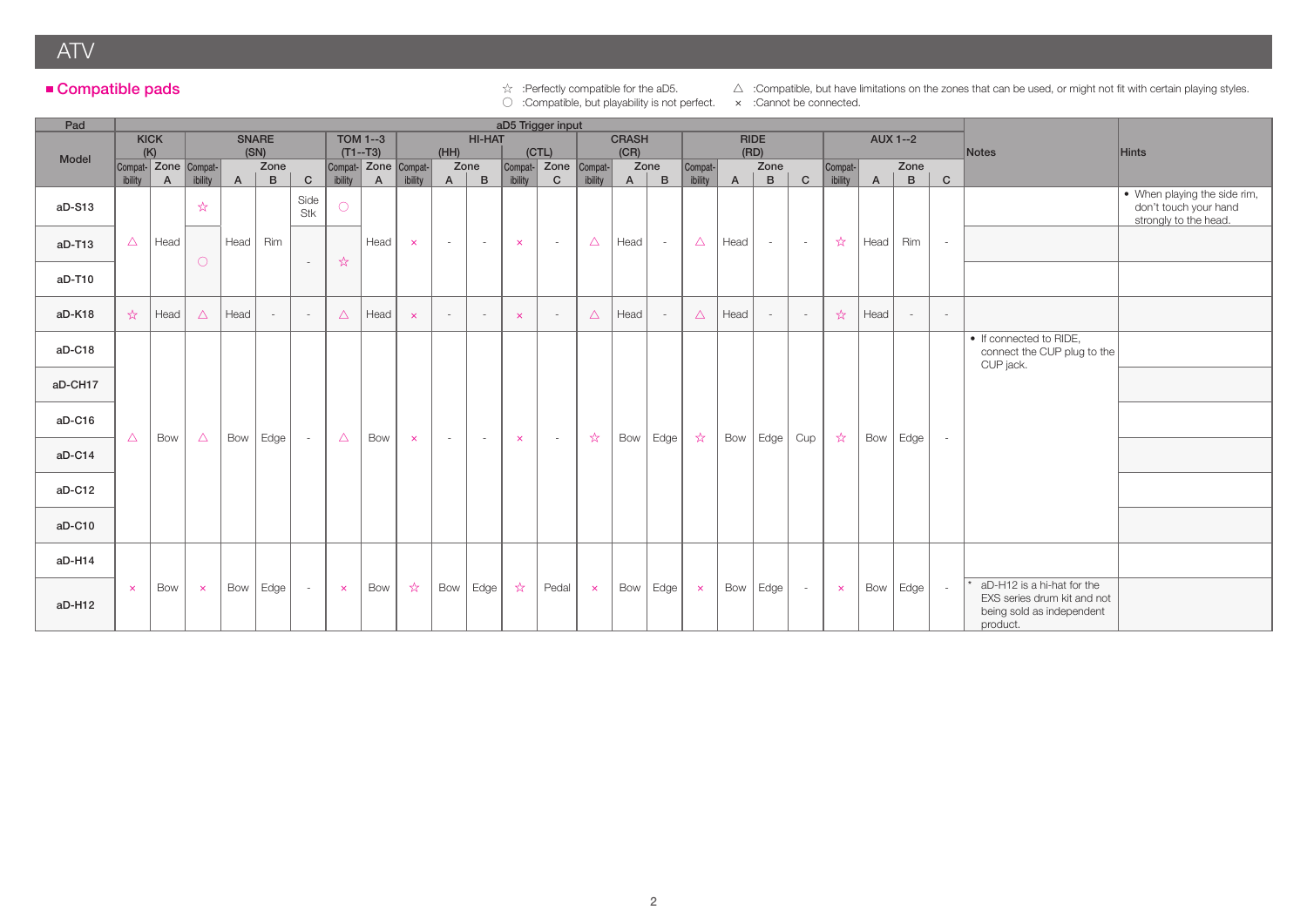# YAMAHA

#### **Compatible kit configurations** \* For the detail of each pad, see "Compatible pads" table.

#### DTX950K

| <b>Trigger</b> | Pad model                     | <b>Notes</b>                                                               |
|----------------|-------------------------------|----------------------------------------------------------------------------|
| <b>KICK</b>    | <b>KP125W</b>                 |                                                                            |
| <b>SNARE</b>   | XP120SD                       |                                                                            |
| <b>TOM</b>     | XP100T x2<br><b>XP120T x2</b> | Connect Tom 4 pad to Aux 2. Change<br>instrument for the Aux 2 pad to tom. |
| <b>HI-HAT</b>  | <b>RHH135</b>                 |                                                                            |
| <b>CRASH</b>   | PCY135 x2                     | Connect Crash 2 pad to Aux 1.                                              |
| <b>RIDE</b>    | <b>PCY155</b>                 |                                                                            |

#### DTX920K, DTX760K

| <b>Trigger</b> | Pad model     | <b>Notes</b>                  |
|----------------|---------------|-------------------------------|
| <b>KICK</b>    | KP100         |                               |
| <b>SNARE</b>   | XP120SD       |                               |
| <b>TOM</b>     | XP100T x2     |                               |
|                | XP120T x1     |                               |
| HI-HAT         | <b>RHH135</b> |                               |
| <b>CRASH</b>   | PCY135 x2     | Connect Crash 2 pad to Aux 1. |
| <b>RIDE</b>    | PCY155        |                               |

#### DTX900K, DTX790K

| <b>Trigger</b> | Pad model        | <b>Notes</b>                  |
|----------------|------------------|-------------------------------|
| <b>KICK</b>    | <b>KP125W</b>    |                               |
| <b>SNARE</b>   | XP120SD          |                               |
| <b>TOM</b>     | <b>XP100T x3</b> |                               |
| HI-HAT         | <b>RHH135</b>    |                               |
| <b>CRASH</b>   | PCY135 x2        | Connect Crash 2 pad to Aux 1. |
| <b>RIDE</b>    | <b>PCY155</b>    |                               |

#### DTX750K

| <b>Trigger</b> | Pad model     | <b>Notes</b>                  |
|----------------|---------------|-------------------------------|
| <b>KICK</b>    | KP65          |                               |
| <b>SNARE</b>   | XP100SD       |                               |
| <b>TOM</b>     | XP80x3        |                               |
| HI-HAT         | <b>RHH135</b> |                               |
| <b>CRASH</b>   | PCY135 x2     | Connect Crash 2 pad to Aux 1. |
| <b>RIDE</b>    | PCY155        |                               |

#### DTX720K, DTX582K

| <b>Trigger</b> | Pad model     | <b>Notes</b> |
|----------------|---------------|--------------|
| <b>KICK</b>    | KP100         |              |
| <b>SNARE</b>   | XP80          |              |
| <b>TOM</b>     | XP70 x3       |              |
| HI-HAT         | <b>RHH135</b> |              |
| <b>CRASH</b>   | PCY135        |              |
| <b>RIDE</b>    | <b>PCY135</b> |              |

#### DTX700K, DTX562K

| <b>Trigger</b> | Pad model     | <b>Notes</b> |
|----------------|---------------|--------------|
| <b>KICK</b>    | <b>KP65</b>   |              |
| <b>SNARE</b>   | XP80          |              |
| <b>TOM</b>     | XP70 x3       |              |
| HI-HAT         | <b>RHH135</b> |              |
| <b>CRASH</b>   | PCY135        |              |
| <b>RIDE</b>    | <b>PCY135</b> |              |

#### DTX550K

| <b>Trigger</b> | Pad model     | <b>Notes</b> |
|----------------|---------------|--------------|
| <b>KICK</b>    | KP65          |              |
| <b>SNARE</b>   | XP100SD       |              |
| <b>TOM</b>     | TP65 x3       |              |
| HI-HAT         | <b>RHH135</b> |              |
| <b>CRASH</b>   | PCY135        |              |
| <b>RIDE</b>    | <b>PCY155</b> |              |

#### DTX540K

| <b>Trigger</b>  | Pad model     | <b>Notes</b> |
|-----------------|---------------|--------------|
| <b>KICK</b>     | <b>KP65</b>   |              |
| <b>SNARE</b>    | XP80          |              |
| <b>TOM</b>      | XP70 x3       |              |
| HI-HAT          | <b>PCY100</b> |              |
| <b>CRASH</b>    | PCY100        |              |
| <b>RIDE</b>     | PCY135        |              |
| <b>HH PEDAL</b> | <b>HH65</b>   |              |

#### DTX532K

| <b>Trigger</b> | Pad model     | <b>Notes</b> |
|----------------|---------------|--------------|
| <b>KICK</b>    | KP65          |              |
| <b>SNARE</b>   | XP80          |              |
| <b>TOM</b>     | TP70 x3       |              |
| HI-HAT         | <b>RHH135</b> |              |
| <b>CRASH</b>   | PCY135        |              |
| <b>RIDE</b>    | <b>PCY135</b> |              |

#### DTX530K

| <b>Trigger</b> | Pad model     | <b>Notes</b> |
|----------------|---------------|--------------|
| <b>KICK</b>    | KP65          |              |
| <b>SNARE</b>   | XP80          |              |
| <b>TOM</b>     | TP65 x3       |              |
| HI-HAT         | <b>RHH135</b> |              |
| <b>CRASH</b>   | <b>PCY135</b> |              |
| <b>RIDE</b>    | <b>PCY135</b> |              |

#### DTX522K

| <b>Trigger</b>  | Pad model     | <b>Notes</b> |
|-----------------|---------------|--------------|
| <b>KICK</b>     | <b>KP65</b>   |              |
| <b>SNARE</b>    | XP80          |              |
| <b>TOM</b>      | TP70 x3       |              |
| HI-HAT          | PCY100        |              |
| <b>CRASH</b>    | PCY100        |              |
| <b>RIDE</b>     | <b>PCY135</b> |              |
| <b>HH PEDAL</b> | <b>HH65</b>   |              |

#### DTX520K

| <b>Trigger</b>  | Pad model     | <b>Notes</b> |
|-----------------|---------------|--------------|
| <b>KICK</b>     | KP65          |              |
| <b>SNARE</b>    | XP80          |              |
| <b>TOM</b>      | TP65 x3       |              |
| <b>HI-HAT</b>   | PCY100        |              |
| <b>CRASH</b>    | <b>PCY100</b> |              |
| <b>RIDE</b>     | <b>PCY135</b> |              |
| <b>HH PEDAL</b> | <b>HH65</b>   |              |

#### DTX500K

| Trigger         | Pad model   | <b>Notes</b> |
|-----------------|-------------|--------------|
| <b>KICK</b>     | KP65        |              |
| <b>SNARE</b>    | <b>TP65</b> |              |
| <b>TOM</b>      | TP65 x3     |              |
| HI-HAT          | <b>TP65</b> |              |
| <b>CRASH</b>    | PCY65       |              |
| <b>RIDE</b>     | PCY65       |              |
| <b>HH PEDAL</b> | <b>HH65</b> |              |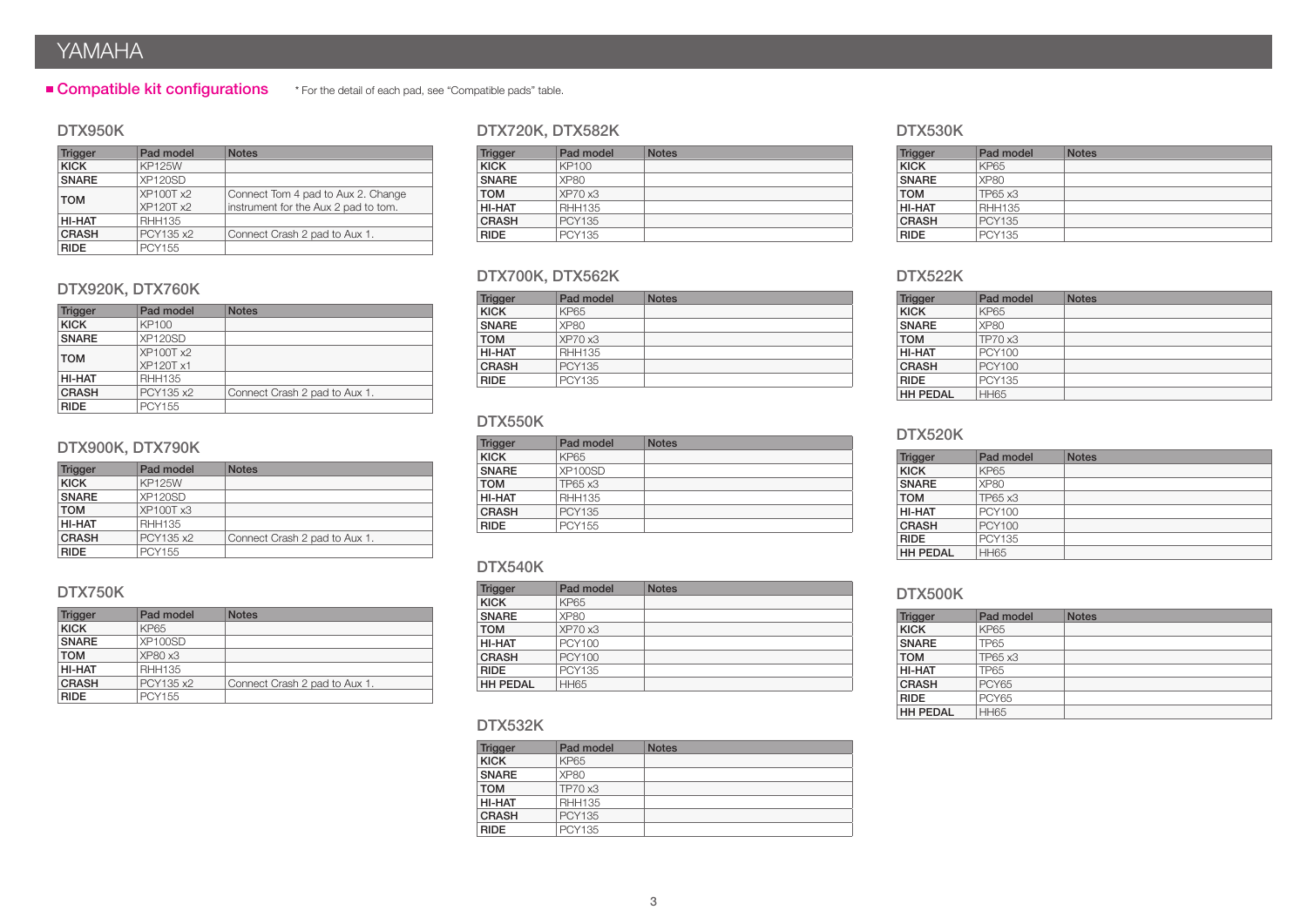#### DTX450K

\* The aD5 can not be mounted on your kit stand. Use microphone stand (sold separately) to mount it.

| <b>Trigger</b>  | Pad model        | <b>Notes</b>       |  |  |
|-----------------|------------------|--------------------|--|--|
| <b>KICK</b>     | KP65             |                    |  |  |
| <b>SNARE</b>    | TP70S            |                    |  |  |
| <b>TOM</b>      | Exclusive pad x3 | Select DTX400K PAD |  |  |
| HI-HAT          | <b>PCY90</b>     |                    |  |  |
| <b>CRASH</b>    | <b>PCY90</b>     | Select PCY90AT     |  |  |
| <b>RIDE</b>     | <b>PCY90</b>     |                    |  |  |
| <b>HH PEDAL</b> | <b>HH65</b>      |                    |  |  |

#### DTX430K

\* The aD5 can not be mounted on your kit stand. Use microphone stand (sold separately) to mount it.

| Trigger         | Pad model        | <b>Notes</b>       |  |  |  |
|-----------------|------------------|--------------------|--|--|--|
| <b>KICK</b>     | KP65             |                    |  |  |  |
| <b>SNARE</b>    | Exclusive pad    |                    |  |  |  |
| <b>TOM</b>      | Exclusive pad x3 | Select DTX400K PAD |  |  |  |
| HI-HAT          | <b>PCY90</b>     |                    |  |  |  |
| <b>CRASH</b>    | <b>PCY90</b>     | Select PCY90AT     |  |  |  |
| <b>RIDE</b>     | <b>PCY90</b>     |                    |  |  |  |
| <b>HH PEDAL</b> | <b>HH65</b>      |                    |  |  |  |

#### DTX400K

\* The aD5 can not be mounted on your kit stand. Use microphone stand (sold separately) to mount it.

| <b>Trigger</b>  | Pad model        | <b>Notes</b>       |  |  |  |
|-----------------|------------------|--------------------|--|--|--|
| <b>KICK</b>     | <b>KU100</b>     |                    |  |  |  |
| <b>SNARE</b>    | Exclusive pad    | Select DTX400K PAD |  |  |  |
| <b>TOM</b>      | Exclusive pad x3 |                    |  |  |  |
| HI-HAT          | <b>PCY90</b>     |                    |  |  |  |
| <b>CRASH</b>    | <b>PCY90</b>     | Select PCY90AT     |  |  |  |
| <b>RIDE</b>     | <b>PCY90</b>     |                    |  |  |  |
| <b>HH PEDAL</b> | Exclusive pedal  | Select DTX400K CTL |  |  |  |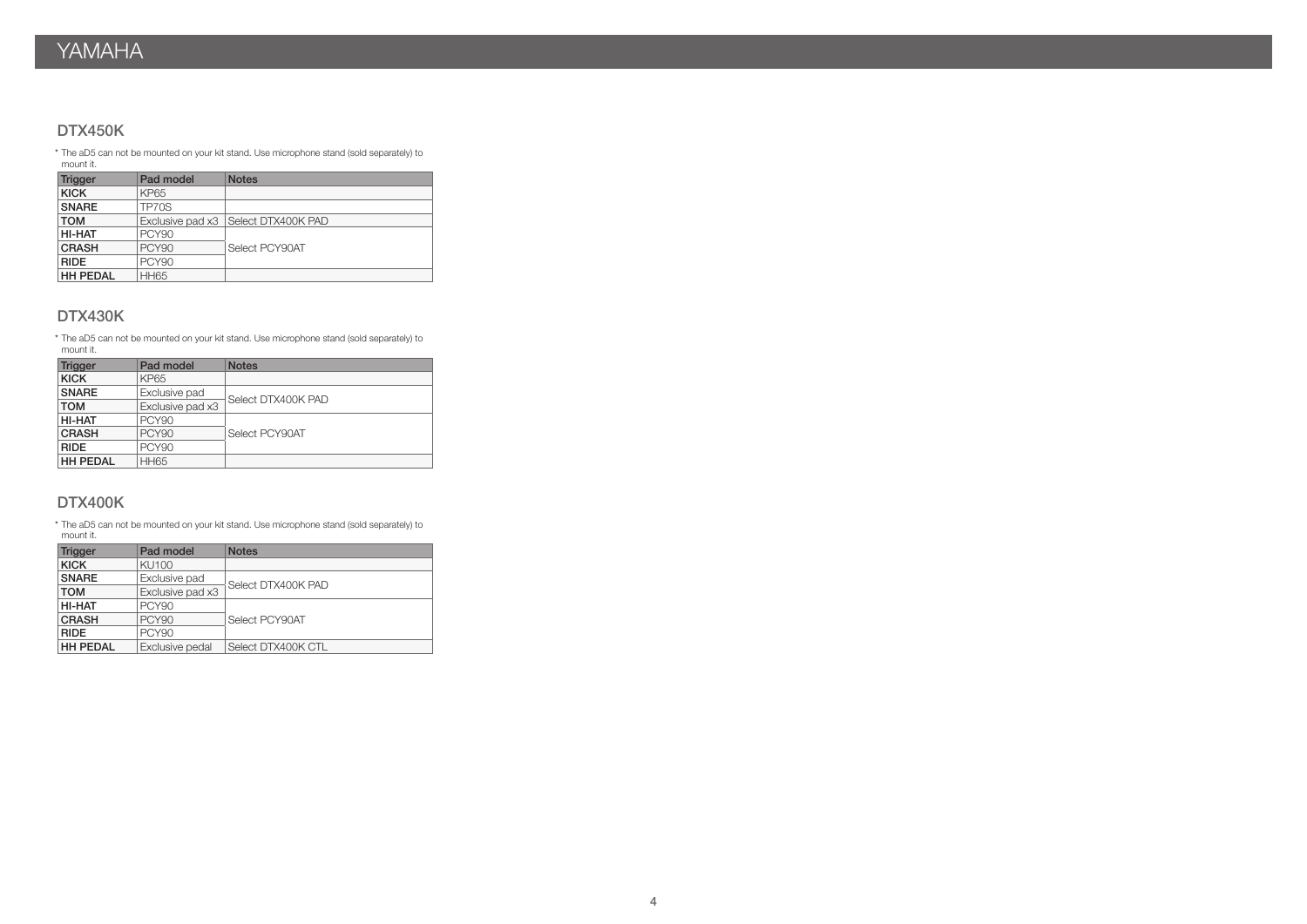# YAMAHA

#### ■ Compatible pads/drum triggers

© :Compatible.<br>  $\circledcirc$  :Compatible, but playability is not perfect.  $\times$  :Cannot be connected.

 $\triangle$  :Compatible, but have limitations on the zones that can be used, or might not fit with certain playing styles.

| Pad                            | aD5 Trigger input |                                                                                                                   |              |              |                          |                          |                       |                      |              |              |                          |                         |                          |                       |              |                             |                |              |                |              |                |                |                          |              |                                                              |                                                        |
|--------------------------------|-------------------|-------------------------------------------------------------------------------------------------------------------|--------------|--------------|--------------------------|--------------------------|-----------------------|----------------------|--------------|--------------|--------------------------|-------------------------|--------------------------|-----------------------|--------------|-----------------------------|----------------|--------------|----------------|--------------|----------------|----------------|--------------------------|--------------|--------------------------------------------------------------|--------------------------------------------------------|
|                                |                   | <b>KICK</b><br><b>SNARE</b><br><b>TOM 1--3</b><br><b>HI-HAT</b><br><b>CRASH</b><br><b>RIDE</b><br><b>AUX 1--2</b> |              |              |                          |                          |                       |                      |              |              |                          |                         |                          |                       |              |                             |                |              |                |              |                |                |                          |              |                                                              |                                                        |
| Model                          | (K)               |                                                                                                                   |              | (SN)         |                          |                          |                       | $(T1--T3)$           |              | (HH)         |                          |                         | (CTL)                    |                       | (CR)         |                             |                | (RD)         |                |              |                |                |                          |              | <b>Notes</b>                                                 | <b>Hints</b>                                           |
|                                |                   | Compat- Zone Compat-                                                                                              |              |              | Zone                     |                          |                       | Compat- Zone Compat- |              | Zone         |                          |                         | Compat- Zone             | Compat-               |              | Zone                        | Compat-        |              | Zone           |              | Compat-        |                | Zone                     |              |                                                              |                                                        |
| <b>XP120</b>                   | ibility           | $\overline{A}$                                                                                                    | ibility      | $\mathsf{A}$ | $\mathbf{B}$             | $\mathbf{C}$             | ibility               | $\mathsf{A}$         | ibility      | $\mathsf{A}$ | $\mathbf{B}$             | ibility                 | $\mathbf{C}$             | ibility               | $\mathsf{A}$ | $\, {\bf B} \,$             | ibility        | $\mathsf{A}$ | $\overline{B}$ | $\mathbf{C}$ | ibility        | $\overline{A}$ | $\mathbf{B}$             | $\mathbf{C}$ | • Operates as a two-zone                                     | • For Side Stick, we                                   |
|                                |                   |                                                                                                                   |              |              |                          |                          |                       |                      |              |              |                          |                         |                          |                       |              |                             |                |              |                |              |                |                |                          |              | pad. Only one sound -Zone                                    | recommend that you use                                 |
| <b>XP100</b>                   |                   |                                                                                                                   |              |              |                          |                          |                       |                      |              |              |                          |                         |                          |                       |              |                             |                |              |                |              |                |                |                          |              | B- is assigned to the rim.                                   | an open stroke to play the                             |
|                                |                   |                                                                                                                   | $\circ$      |              | Rim                      | Side                     | $\circledcirc$        |                      |              |              | Rim                      |                         |                          |                       |              | <b>Rim</b>                  |                |              | Rim            |              | $\circledcirc$ |                | Rim                      |              | • The pad controller is not                                  | closed rim area.                                       |
|                                |                   |                                                                                                                   |              |              |                          | Stk                      |                       |                      |              |              |                          |                         |                          |                       |              |                             |                |              |                |              |                |                |                          |              | supported.<br>• Operates as a two-zone                       |                                                        |
| <b>XP80</b>                    |                   |                                                                                                                   |              |              |                          |                          |                       |                      |              |              |                          |                         |                          |                       |              |                             |                |              |                |              |                |                |                          |              | pad. Only one sound -Zone                                    |                                                        |
|                                |                   |                                                                                                                   |              |              |                          |                          |                       |                      |              |              |                          |                         |                          |                       |              |                             |                |              |                |              |                |                |                          |              | B- is assigned to the rim.                                   |                                                        |
| <b>XP70</b>                    |                   |                                                                                                                   |              |              | $\sim$                   | $\sim$                   |                       |                      |              |              | $\sim$                   |                         |                          |                       |              | $\sim$                      |                |              | $\sim$         |              |                |                | $\sim$                   |              |                                                              |                                                        |
|                                | $\triangle$       | Head                                                                                                              |              | Head         |                          | Side                     |                       | Head                 | $\triangle$  | Head         |                          | $\pmb{\times}$          | $\sim$                   | $\triangle$           | Head         |                             | $\triangle$    | Head         |                | ÷,           |                | Head           |                          | $\sim$       | • Operates as a two-zone                                     | • For Side Stick, we                                   |
| <b>TP70S</b>                   |                   |                                                                                                                   |              |              | Rim                      | Stk                      |                       |                      |              |              | Rim                      |                         |                          |                       |              | Rim                         |                |              | Rim            |              |                |                | Rim                      |              | pad. Only one sound -Zone<br>B- is assigned to the rim.      | recommend that you use<br>an open stroke to play the   |
|                                |                   |                                                                                                                   |              |              |                          |                          |                       |                      |              |              |                          |                         |                          |                       |              |                             |                |              |                |              |                |                |                          |              |                                                              | closed rim area.                                       |
| <b>TP70</b>                    |                   |                                                                                                                   | $\triangle$  |              | $\sim$                   | $\sim$                   | $\bigcirc$            |                      |              |              | $\sim$                   |                         |                          |                       |              | $\mathcal{L}_{\mathcal{A}}$ |                |              | $\sim$         |              | $\circ$        |                | $\sim$                   |              |                                                              |                                                        |
|                                |                   |                                                                                                                   |              |              |                          |                          |                       |                      |              |              |                          |                         |                          |                       |              |                             |                |              |                |              |                |                |                          |              | • Operates as a two-zone                                     | • For Side Stick, we                                   |
| <b>TP65S</b>                   |                   |                                                                                                                   |              |              | Rim                      | Side<br>Stk              |                       |                      |              |              | Rim                      |                         |                          |                       |              | <b>Rim</b>                  |                |              | Rim            |              |                |                | Rim                      |              | pad. Only one sound -Zone<br>B- is assigned to the rim.      | recommend that you use<br>an open stroke to play the   |
|                                |                   |                                                                                                                   |              |              |                          |                          |                       |                      |              |              |                          |                         |                          |                       |              |                             |                |              |                |              |                |                |                          |              |                                                              | closed rim area.                                       |
| <b>TP65</b>                    |                   |                                                                                                                   |              |              | $\overline{\phantom{a}}$ | $\overline{\phantom{a}}$ |                       |                      |              |              |                          |                         |                          |                       |              | $\sim$                      |                |              | $\sim$         |              |                |                | $\overline{\phantom{a}}$ |              |                                                              |                                                        |
| DTX400K PAD                    |                   |                                                                                                                   |              |              |                          |                          |                       |                      |              |              |                          |                         |                          |                       |              |                             |                |              |                |              |                |                |                          |              |                                                              |                                                        |
| <b>KP125/W</b><br><b>KP100</b> |                   |                                                                                                                   |              |              |                          |                          |                       |                      |              |              |                          |                         |                          |                       |              |                             |                |              |                |              |                |                |                          |              | • The PAD INPUT jack cannot<br>be used.                      |                                                        |
| <b>KP65</b>                    | $\circ$           | Head                                                                                                              | $\triangle$  | Head         | $\mathcal{L}$            | $\sim$                   | $\triangle$           | Head                 | $\triangle$  | Head         |                          | $\mathsf{x}$            | $\sim$                   | $\triangle$           | Head         | $\sim$                      | $\triangle$    | Head         | $\sim$         | $\sim$       | $\bigcirc$     | Head           | $\sim$                   | $\sim$       |                                                              |                                                        |
| <b>KU100</b>                   |                   |                                                                                                                   |              |              |                          |                          |                       |                      |              |              |                          |                         |                          |                       |              |                             |                |              |                |              |                |                |                          |              |                                                              |                                                        |
|                                |                   |                                                                                                                   |              |              |                          |                          |                       |                      |              |              |                          |                         |                          |                       |              |                             |                |              |                |              |                |                |                          |              | • If connected to RD (RIDE),                                 |                                                        |
| <b>PCY155</b>                  |                   |                                                                                                                   |              |              |                          |                          |                       |                      |              |              |                          |                         |                          |                       |              |                             |                |              |                |              |                |                |                          |              | operates as a 3-zone pad.                                    |                                                        |
|                                |                   |                                                                                                                   |              |              |                          |                          |                       |                      |              |              |                          |                         |                          | $\circledcirc$        |              |                             |                |              |                |              |                |                |                          |              | • If connected to other input<br>than RD, operates as a two- |                                                        |
| <b>PCY135</b>                  |                   |                                                                                                                   |              |              | Edge                     |                          |                       |                      | $\circ$      |              | Edge                     |                         |                          |                       |              | Edge                        | $\circledcirc$ |              | Edge           | Cup          | $\circledcirc$ |                | Edge                     |              | zone pad. The same sound                                     |                                                        |
|                                |                   |                                                                                                                   |              |              |                          |                          |                       |                      |              |              |                          |                         |                          |                       |              |                             |                |              |                |              |                |                |                          |              | of Zone B is assigned to                                     |                                                        |
| <b>PCY100</b>                  | $\triangle$       | <b>Bow</b>                                                                                                        | $\triangle$  | Bow          |                          | $\sim$                   | $\triangle$           | Bow                  |              | <b>Bow</b>   |                          | $\overline{\mathsf{x}}$ | $\overline{\phantom{a}}$ | $\bigcirc$            | <b>Bow</b>   |                             |                | Bow          |                |              |                | <b>Bow</b>     |                          | $\sim$       | Edge and Cup.                                                |                                                        |
| PCY90AT                        |                   |                                                                                                                   |              |              | $\sim$                   |                          |                       |                      |              |              | $\sim$                   |                         |                          | $\triangle$           |              | $\sim$                      |                |              | $\sim$         |              |                |                | $\sim$                   |              |                                                              |                                                        |
|                                |                   |                                                                                                                   |              |              |                          |                          |                       |                      | $\triangle$  |              |                          |                         |                          |                       |              |                             |                |              |                |              |                |                |                          |              | • Operates as a two-zone                                     |                                                        |
| <b>PCY65S</b>                  |                   |                                                                                                                   |              |              | Edge                     |                          |                       |                      | $\circ$      |              | Edge                     |                         |                          | $\circ$               |              | Edge                        | $\triangle$    |              | Edge           | $\sim$       | $\circ$        |                | Edge                     |              | pad. Only one sound -Zone                                    |                                                        |
|                                |                   |                                                                                                                   |              |              |                          |                          |                       |                      |              |              |                          |                         |                          |                       |              |                             |                |              |                |              |                |                |                          |              | B- is assigned to the rim.                                   |                                                        |
| <b>PCY65</b><br><b>RHH135</b>  |                   | <b>Bow</b>                                                                                                        |              | Bow          | $\sim$<br>Edge           |                          |                       | Bow                  | $\triangle$  | Bow          | $\sim$<br>Edge           |                         |                          | $\triangle$           | Bow          | $\sim$<br>Edge              |                | Bow          | $\sim$<br>Edge |              |                |                | $\sim$<br>Bow   Edge     |              |                                                              |                                                        |
| <b>HH65</b>                    | $\mathbf{\times}$ |                                                                                                                   | $\mathsf{x}$ |              |                          | $\overline{\phantom{a}}$ | $\boldsymbol{\times}$ |                      |              |              |                          | 0                       | Pedal                    | $\boldsymbol{\times}$ |              |                             | $\times$       |              |                | $\sim$       | $\times$       |                |                          |              |                                                              |                                                        |
| DTX400K CTL                    |                   |                                                                                                                   |              |              | $\overline{\phantom{a}}$ |                          |                       |                      | $\mathsf{x}$ |              |                          | $\triangle$             |                          |                       |              | $\sim$                      |                |              | $\sim$         |              |                |                | $\sim$                   |              | • Half-open is not supported.                                |                                                        |
|                                |                   |                                                                                                                   |              |              |                          |                          |                       |                      |              |              |                          |                         |                          |                       |              |                             |                |              |                |              |                |                |                          |              |                                                              | • If double triggering occurs                          |
| DT50S                          | $\triangle$       |                                                                                                                   | $\circ$      |              | Rim                      | Side                     | $\bigcirc$            |                      |              |              |                          |                         |                          |                       |              |                             |                |              |                |              |                |                | Rim                      |              |                                                              | frequently, increase the<br>Retrigger Cancel value; if |
|                                |                   |                                                                                                                   |              |              |                          | Stk                      |                       |                      |              |              |                          |                         |                          |                       |              |                             |                |              |                |              |                |                |                          |              |                                                              | the second note of a flam                              |
|                                |                   |                                                                                                                   |              |              |                          |                          |                       |                      |              |              |                          |                         | $\sim$                   |                       |              | $\sim$                      |                |              |                | $\sim$       |                | Head           |                          | $\sim$       |                                                              | does not sound, decrease                               |
|                                |                   | Head                                                                                                              |              | Head         |                          |                          |                       | Head                 | $\triangle$  | Head         | $\overline{\phantom{a}}$ | $\bar{\mathsf{x}}$      |                          | $\triangle$           | Head         |                             | $\triangle$    | Head         | $\sim$         |              | $\circ$        |                |                          |              |                                                              | the value.                                             |
| DT50K                          | $\bigcirc$        |                                                                                                                   |              |              |                          |                          |                       |                      |              |              |                          |                         |                          |                       |              |                             |                |              |                |              |                |                |                          |              |                                                              | • If double triggering or                              |
|                                |                   |                                                                                                                   | $\triangle$  |              | $\overline{\phantom{a}}$ | $\sim$                   | $\triangle$           |                      |              |              |                          |                         |                          |                       |              |                             |                |              |                |              |                |                | $\sim$                   |              |                                                              | missed notes occur.<br>increasing the head tension     |
|                                |                   |                                                                                                                   |              |              |                          |                          |                       |                      |              |              |                          |                         |                          |                       |              |                             |                |              |                |              |                |                |                          |              |                                                              | might solve the problem.                               |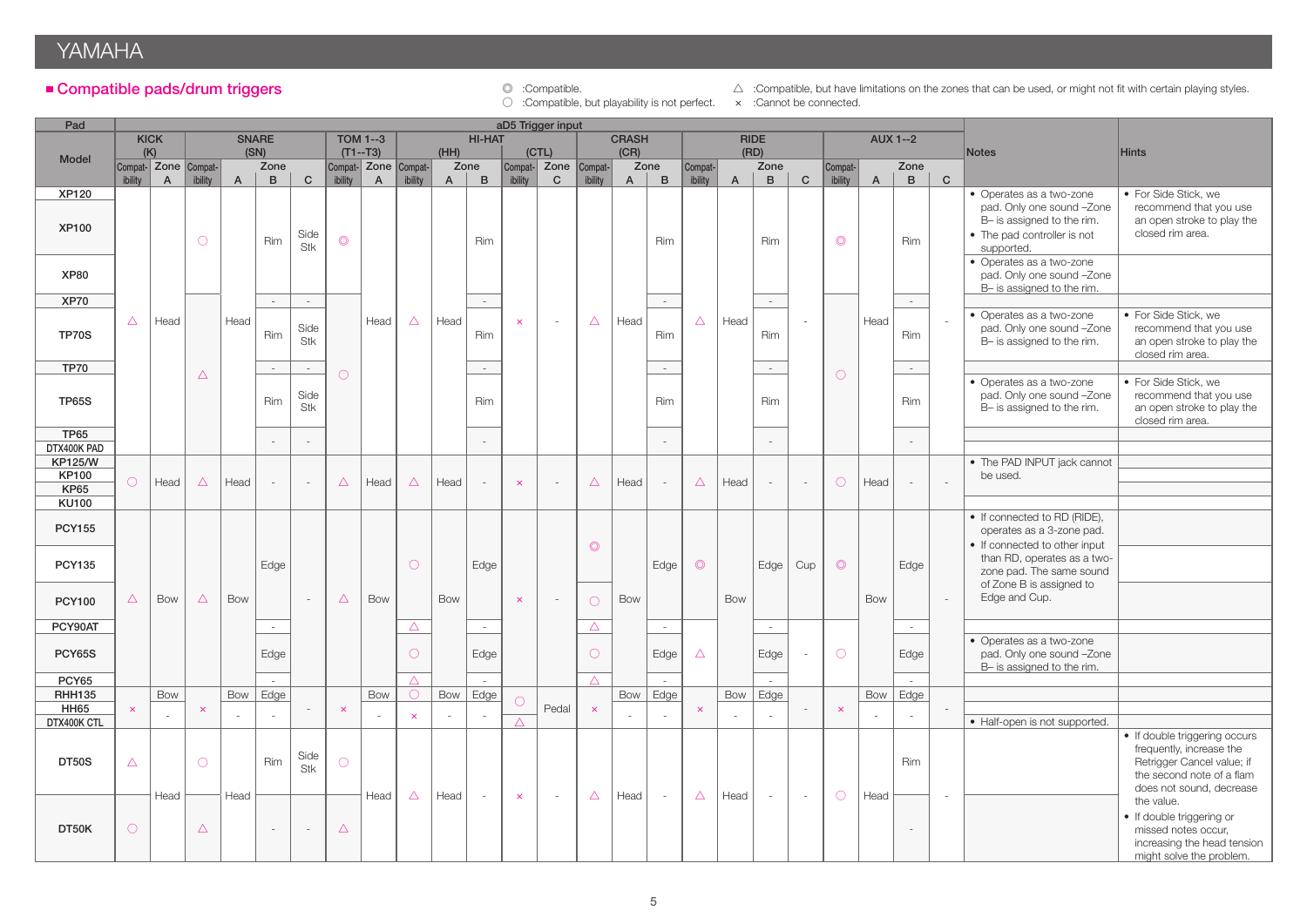# Roland

#### **Compatible kit configurations** \* For the detail of each pad, see "Compatible pads" table.

#### TD-30KV

| <b>Trigger</b> | Pad model      | <b>Notes</b>                         |
|----------------|----------------|--------------------------------------|
| <b>KICK</b>    | $KD-140$       |                                      |
| <b>SNARE</b>   | <b>PD-128S</b> |                                      |
| <b>TOM</b>     | PD-108 x2      | Connect Tom 4 pad to Aux 2. Change   |
|                | PD-128 x2      | instrument for the Aux 2 pad to tom. |
| HI-HAT         | $VH-13$        |                                      |
| <b>CRASH</b>   | CY-14C x2      | Connect Crash 2 pad to Aux 1.        |
| <b>RIDE</b>    | CY-15R         |                                      |

#### TD-30K

| <b>Trigger</b> | Pad model                 | <b>Notes</b>                  |
|----------------|---------------------------|-------------------------------|
| <b>KICK</b>    | KD-120                    |                               |
| <b>SNARE</b>   | PD-125                    |                               |
| <b>TOM</b>     | PDX-100 x3                |                               |
| <b>HI-HAT</b>  | $VH-11$                   |                               |
| <b>CRASH</b>   | $CY-12C$<br><b>CY-13R</b> | Connect Crash 2 pad to Aux 1. |
| <b>RIDE</b>    | CY-15R                    |                               |

#### TD-20KX

| <b>Trigger</b> | Pad model                | <b>Notes</b>                                                               |
|----------------|--------------------------|----------------------------------------------------------------------------|
| <b>KICK</b>    | $KD-140$                 |                                                                            |
| <b>SNARE</b>   | <b>PD-125XS</b>          |                                                                            |
| <b>TOM</b>     | PD-105X x2<br>PD-125X x2 | Connect Tom 4 pad to Aux 2. Change<br>instrument for the Aux 2 pad to tom. |
| HI-HAT         | VH-12                    |                                                                            |
| <b>CRASH</b>   | CY-14C x2                | Connect Crash 2 pad to Aux 1.                                              |
| <b>RIDE</b>    | <b>CY-15R</b>            |                                                                            |

#### TD-20K

| <b>Trigger</b> | Pad model              | <b>Notes</b>                                                               |  |  |  |
|----------------|------------------------|----------------------------------------------------------------------------|--|--|--|
| <b>KICK</b>    | KD-120                 |                                                                            |  |  |  |
| <b>SNARE</b>   | PD-125                 |                                                                            |  |  |  |
| <b>TOM</b>     | PD-105 x2<br>PD-125 x2 | Connect Tom 4 pad to Aux 2. Change<br>instrument for the Aux 2 pad to tom. |  |  |  |
| HI-HAT         | VH-12                  |                                                                            |  |  |  |
| <b>CRASH</b>   | CY-14C x2              | Connect Crash 2 pad to Aux 1.                                              |  |  |  |
| <b>RIDE</b>    | CY-15R                 |                                                                            |  |  |  |

#### TD-12KX

| <b>Trigger</b> | Pad model   | <b>Notes</b>                  |  |  |  |  |
|----------------|-------------|-------------------------------|--|--|--|--|
| <b>KICK</b>    | KD-120      |                               |  |  |  |  |
| <b>SNARE</b>   | PD-105      |                               |  |  |  |  |
| <b>TOM</b>     | PD-85 x2    |                               |  |  |  |  |
|                | PD-105 x1   |                               |  |  |  |  |
| <b>HI-HAT</b>  | $VH-11$     |                               |  |  |  |  |
| <b>CRASH</b>   | CY-12R/C x2 |                               |  |  |  |  |
| <b>RIDE</b>    | CY-12R/C    | Connect Crash 2 pad to Aux 1. |  |  |  |  |

#### TD-12KV

| <b>Trigger</b> | Pad model   | <b>Notes</b>                       |
|----------------|-------------|------------------------------------|
| <b>KICK</b>    | KD-85       | Compatible. Choose KD-120 as model |
|                |             | name.                              |
| <b>SNARE</b>   | PD-105      |                                    |
| <b>TOM</b>     | PD-85 x3    |                                    |
| HI-HAT         | $VH-11$     |                                    |
| <b>CRASH</b>   | CY-12R/C x2 | Connect Crash 2 pad to Aux 1.      |
| <b>RIDE</b>    | CY-12R/C    |                                    |

#### TD-12K

| <b>Trigger</b> | Pad model | <b>Notes</b>                                |
|----------------|-----------|---------------------------------------------|
| <b>KICK</b>    | KD-85     | Compatible. Choose KD-120 as model<br>name. |
| <b>SNARE</b>   | PD-105    |                                             |
| <b>TOM</b>     | PD-85 x3  |                                             |
| HI-HAT         | $VH-11$   |                                             |
| <b>CRASH</b>   | CY-12R/C  |                                             |
| <b>RIDE</b>    | CY-12R/C  |                                             |

#### TD-25KV

| <b>Trigger</b> | Pad model  | <b>Notes</b>                  |
|----------------|------------|-------------------------------|
| <b>KICK</b>    | $KD-9$     |                               |
| <b>SNARE</b>   | PDX-100    |                               |
| <b>TOM</b>     | PD-85 x2   |                               |
|                | PDX-100 x1 |                               |
| <b>HI-HAT</b>  | $VH-11$    |                               |
| <b>CRASH</b>   | CY-12C x2  | Connect Crash 2 pad to Aux 1. |
| <b>RIDE</b>    | CY-13R     |                               |

#### TD-25K

| <b>Trigger</b> | Pad model        | <b>Notes</b> |
|----------------|------------------|--------------|
| <b>KICK</b>    | $KD-9$           |              |
| <b>SNARE</b>   | PDX-100          |              |
| <b>TOM</b>     | $PDX-6 \times 2$ |              |
|                | $PDX-8 \times 1$ |              |
| HI-HAT         | $VH-11$          |              |
| <b>CRASH</b>   | CY-12C           |              |
| <b>RIDE</b>    | <b>CY-13R</b>    |              |

#### TD-15KV

| Trigger      | Pad model              | <b>Notes</b> |
|--------------|------------------------|--------------|
| <b>KICK</b>  | $KD-9$                 |              |
| <b>SNARE</b> | PDX-100                |              |
| <b>TOM</b>   | PD-85 x2<br>PDX-100 x1 |              |
| HI-HAT       | $VH-11$                |              |
| <b>CRASH</b> | <b>CY-12C</b>          |              |
| <b>RIDE</b>  | CY-13R                 |              |

#### TD-15K, TD-11KV, TD-9K2, TD-4KX2

| <b>Trigger</b>  | Pad model                            | <b>Notes</b> |
|-----------------|--------------------------------------|--------------|
| <b>KICK</b>     | $KD-9$                               |              |
| <b>SNARE</b>    | PDX-8                                |              |
| <b>TOM</b>      | $PDX-6 \times 2$<br>$PDX-8 \times 1$ |              |
| HI-HAT          | $CY-5$                               |              |
| <b>CRASH</b>    | CY-12C                               |              |
| <b>RIDE</b>     | <b>CY-13R</b>                        |              |
| <b>HH PEDAL</b> | FD-8                                 |              |

#### TD-11K

| <b>Trigger</b>  | Pad model | <b>Notes</b> |
|-----------------|-----------|--------------|
| <b>KICK</b>     | $KD-9$    |              |
| <b>SNARE</b>    | PDX-8     |              |
| <b>TOM</b>      | PD-8A x3  |              |
| HI-HAT          | $CY-5$    |              |
| <b>CRASH</b>    | $CY-8$    |              |
| <b>RIDE</b>     | CY-8      |              |
| <b>HH PEDAL</b> | $FD-8$    |              |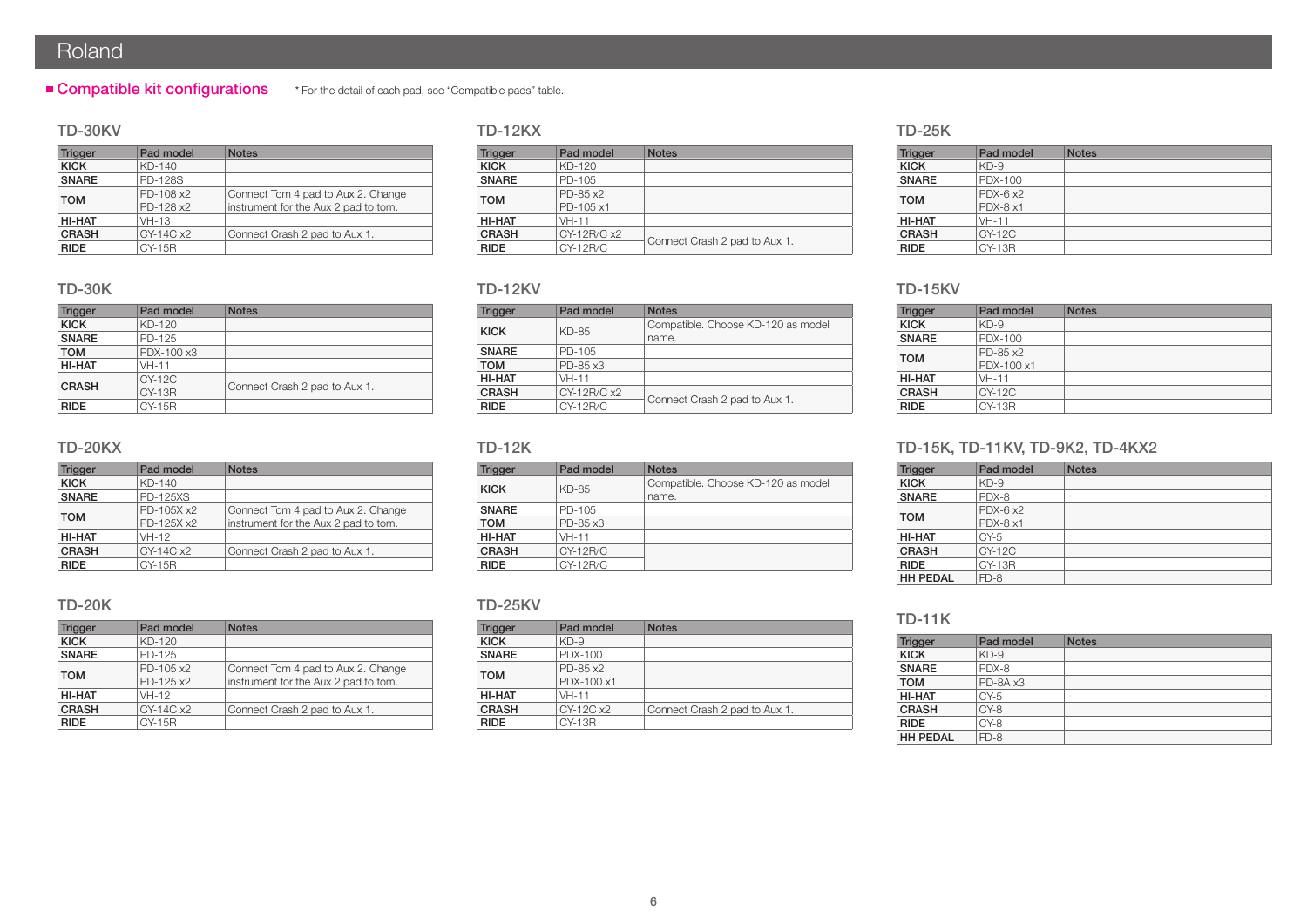#### TD-9KX2

| <b>Trigger</b> | Pad model | <b>Notes</b> |
|----------------|-----------|--------------|
| <b>KICK</b>    | $KD-9$    |              |
| <b>SNARE</b>   | PD-105    |              |
| <b>TOM</b>     | PD-85 x3  |              |
| HI-HAT         | $VH-11$   |              |
| <b>CRASH</b>   | $CY-12C$  |              |
| <b>RIDE</b>    | CY-13R    |              |

#### TD-9KX, TD-6KX, TD-6SXT

| <b>Trigger</b>  | Pad model | <b>Notes</b> |
|-----------------|-----------|--------------|
| <b>KICK</b>     | $KD-8$    |              |
| <b>SNARE</b>    | PD-105    |              |
| <b>TOM</b>      | PD-85 x3  |              |
| <b>HI-HAT</b>   | $CY-5$    |              |
| <b>CRASH</b>    | $CY-8$    |              |
| <b>RIDE</b>     | CY-12R/C  |              |
| <b>HH PEDAL</b> | $FD-8$    |              |

#### TD-9K, TD-6KW, TD-6SW, TD-4K, TD-3KW

| <b>Trigger</b>  | Pad model | <b>Notes</b> |
|-----------------|-----------|--------------|
| <b>KICK</b>     | $KD-8$    |              |
| <b>SNARE</b>    | PDX-8     |              |
| <b>TOM</b>      | $PD-8x3$  |              |
| <b>HI-HAT</b>   | $CY-5$    |              |
| <b>CRASH</b>    | CY-8      |              |
| <b>RIDE</b>     | CY-8      |              |
| <b>HH PEDAL</b> | $FD-8$    |              |

#### TD-6KV, TD-3KV

| <b>Trigger</b>  | Pad model    | <b>Notes</b> |
|-----------------|--------------|--------------|
| <b>KICK</b>     | $KD-8$       |              |
| <b>SNARE</b>    | <b>PD-85</b> |              |
| <b>TOM</b>      | $PD-8x3$     |              |
| HI-HAT          | $PD-8$       |              |
| <b>CRASH</b>    | $CY-8$       |              |
| <b>RIDE</b>     | CY-8         |              |
| <b>HH PEDAL</b> | $FD-8$       |              |

#### TD-4KP

\* The aD5 can not be mounted on your kit stand. Use microphone stand (sold separately) to mount it.

| <b>Trigger</b>  | Pad model        | <b>Notes</b>        |
|-----------------|------------------|---------------------|
| <b>KICK</b>     | Exclusive pad    | Select TD-4KP KICK. |
| <b>SNARE</b>    | Exclusive pad    | Select TD-4KP PAD.  |
| <b>TOM</b>      | Exclusive pad x3 |                     |
| HI-HAT          | $CY-5$           |                     |
| <b>CRASH</b>    | $CY-5$           |                     |
| <b>RIDE</b>     | $CY-5$           |                     |
| <b>HH PEDAL</b> | $FD-8$           |                     |

#### TD-4KX

| <b>Trigger</b>  | Pad model                            | <b>Notes</b> |
|-----------------|--------------------------------------|--------------|
| <b>KICK</b>     | $KD-8$                               |              |
| <b>SNARE</b>    | PDX-8                                |              |
| <b>TOM</b>      | $PDX-6 \times 2$<br>$PDX-8 \times 1$ |              |
| HI-HAT          | $CY-5$                               |              |
| <b>CRASH</b>    | CY-8                                 |              |
| <b>RIDE</b>     | CY-8                                 |              |
| <b>HH PEDAL</b> | $FD-8$                               |              |

#### TD-3S, TD-3Kit-S

| <b>Trigger</b>  | Pad model | <b>Notes</b> |
|-----------------|-----------|--------------|
| <b>KICK</b>     | $KD-8$    |              |
| <b>SNARE</b>    | $PD-8$    |              |
| <b>TOM</b>      | $PD-8x2$  |              |
| HI-HAT          | $PD-8$    |              |
| <b>CRASH</b>    | $CY-8$    |              |
| <b>RIDE</b>     | $CY-8$    |              |
| <b>HH PEDAL</b> | $FD-8$    |              |

#### TD-1KV

\* The aD5 can not be mounted on your kit stand. Use microphone stand (sold separately) to mount it.

| <b>Trigger</b>  | Pad model       | <b>Notes</b>                         |
|-----------------|-----------------|--------------------------------------|
| <b>KICK</b>     | Exclusive pedal | Select TD-1K KICK.                   |
| <b>SNARE</b>    | PDX-8           |                                      |
| <b>TOM</b>      |                 | Exclusive pad x3   Select TD-1K PAD. |
| <b>HI-HAT</b>   | $CY-5$          |                                      |
| <b>CRASH</b>    | $CY-5$          |                                      |
| <b>RIDE</b>     | $CY-5$          |                                      |
| <b>HH PEDAL</b> | Exclusive pedal | Select TD-1K CTL.                    |

#### TD-1K

\* The aD5 can not be mounted on your kit stand. Use microphone stand (sold separately) to mount it.

| <b>Trigger</b>  | Pad model        | <b>Notes</b>       |
|-----------------|------------------|--------------------|
| <b>KICK</b>     | Exclusive pedal  | Select TD-1K KICK. |
| <b>SNARE</b>    | Exclusive pad    | Select TD-1K PAD.  |
| <b>TOM</b>      | Exclusive pad x3 |                    |
| <b>HI-HAT</b>   | $CY-5$           |                    |
| <b>CRASH</b>    | $CY-5$           |                    |
| <b>RIDE</b>     | $CY-5$           |                    |
| <b>HH PEDAL</b> | Exclusive pedal  | Select TD-1K CTL.  |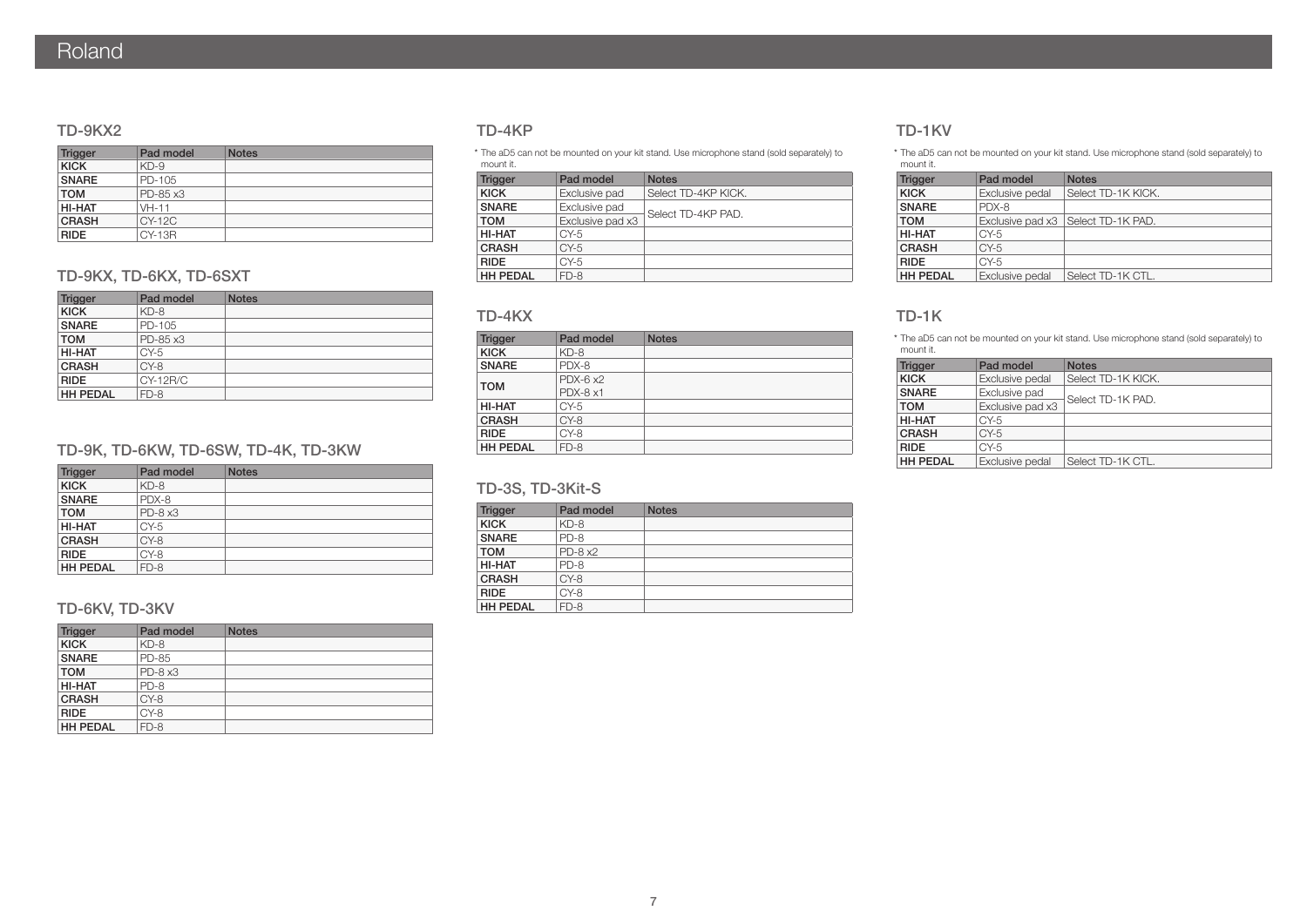# Roland<sup>1</sup>

○ :Compatible, but playability is not perfect. × :Cannot be connected.

■ Compatible pads **and a** :Compatible compatible compatible compatible, but have limitations on the zones that can be used, or might not fit with certain playing styles.

| Pad                                      |                   |                      |                                         |              |              |                          |                       |                                    |                       |              |                          |                | aD5 Trigger input             |                       |                |                          |                       |                |                          |                          |                |                 |                          |              |                                                                                        |                                                                                                     |
|------------------------------------------|-------------------|----------------------|-----------------------------------------|--------------|--------------|--------------------------|-----------------------|------------------------------------|-----------------------|--------------|--------------------------|----------------|-------------------------------|-----------------------|----------------|--------------------------|-----------------------|----------------|--------------------------|--------------------------|----------------|-----------------|--------------------------|--------------|----------------------------------------------------------------------------------------|-----------------------------------------------------------------------------------------------------|
|                                          |                   | <b>KICK</b>          |                                         |              | <b>SNARE</b> |                          |                       | <b>TOM 1--3</b>                    |                       |              | <b>HI-HAT</b>            |                |                               |                       | <b>CRASH</b>   |                          |                       |                | <b>RIDE</b>              |                          |                | <b>AUX 1--2</b> |                          |              |                                                                                        |                                                                                                     |
| Model                                    | (K)               | Compat- Zone Compat- |                                         |              | (SN)<br>Zone |                          |                       | $(T1--T3)$<br>Compat- Zone Compat- |                       | (HH)         | Zone                     |                | (CTL)<br>Compat- Zone Compat- |                       | (CR)           | Zone                     | Compat-               |                | (RD)<br>Zone             |                          | Compat-        |                 | Zone                     |              | <b>Notes</b>                                                                           | <b>Hints</b>                                                                                        |
|                                          | ibility           | $\overline{A}$       | ibility                                 | $\mathsf{A}$ | $\mathbf{B}$ | $\mathbf{C}$             | ibility               | $\overline{A}$                     | ibility               | $\mathsf{A}$ | $\mathsf{B}$             | ibility        | $\mathbf{C}$                  | ibility               | $\overline{A}$ | $\mathsf{B}$             | ibility               | $\overline{A}$ | B                        | $\mathbf{C}$             | ibility        | $\overline{A}$  | $\mathbf{B}$             | $\mathsf{C}$ |                                                                                        |                                                                                                     |
| PD-128<br>PD-108<br>PD-125/X<br>PD-105/X |                   |                      | $\circledcirc$<br>$\bigcirc$<br>$\odot$ |              |              |                          | $\circledcirc$        |                                    |                       |              | $\sim$                   |                |                               |                       |                | $\overline{\phantom{a}}$ |                       |                | $\overline{\phantom{a}}$ |                          | $\circledcirc$ |                 |                          |              |                                                                                        | • Avoid the center of the head<br>when you play.<br>• For Side Stick, we<br>recommend that you play |
| PD-85<br><b>PDX-100</b><br>PDX-8         |                   |                      |                                         |              | <b>Rim</b>   | Side<br>Stk              | $\bigcirc$<br>$\circ$ |                                    |                       |              |                          |                |                               |                       |                |                          |                       |                |                          |                          |                |                 | <b>Rim</b>               |              |                                                                                        | without placing your hand<br>on the head.                                                           |
| PDX-6                                    | $\triangle$       | Head                 | $\bigcirc$                              | Head         |              |                          |                       | Head                               | $\triangle$           | Head         |                          | $\pmb{\times}$ | $\sim$                        | $\triangle$           | Head           |                          | $\triangle$           | Head           |                          | $\overline{\phantom{a}}$ |                | Head            |                          |              |                                                                                        |                                                                                                     |
| PD-8                                     |                   |                      |                                         |              |              |                          | $\bigcirc$            |                                    |                       |              | <b>Rim</b>               |                |                               |                       |                | <b>Rim</b>               |                       |                | <b>Rim</b>               |                          | $\circ$        |                 |                          |              |                                                                                        | • For Side Stick, we<br>recommend that you use<br>an open stroke to play the<br>rim area.           |
| PD-8A                                    |                   |                      |                                         |              |              |                          |                       |                                    |                       |              |                          |                |                               |                       |                |                          |                       |                |                          |                          |                |                 |                          |              |                                                                                        |                                                                                                     |
| TD-4KP PAD                               |                   |                      | $\triangle$                             |              |              | $\overline{\phantom{a}}$ |                       |                                    |                       |              | $\overline{\phantom{a}}$ |                |                               |                       |                | $\overline{\phantom{a}}$ |                       |                | $\overline{\phantom{a}}$ |                          |                |                 | $\overline{\phantom{a}}$ |              |                                                                                        |                                                                                                     |
| TD-1K PAD                                |                   |                      |                                         |              |              |                          |                       |                                    |                       |              |                          |                |                               |                       |                |                          |                       |                |                          |                          |                |                 |                          |              |                                                                                        |                                                                                                     |
| KD-140<br>KD-120                         | $\circledcirc$    |                      |                                         |              |              |                          |                       |                                    |                       |              |                          |                |                               |                       |                |                          |                       |                |                          |                          |                |                 |                          |              |                                                                                        |                                                                                                     |
| $KD-9$                                   |                   |                      |                                         |              |              |                          |                       |                                    |                       |              |                          |                |                               |                       |                |                          |                       |                |                          |                          |                |                 |                          |              |                                                                                        |                                                                                                     |
| $KD-8$                                   |                   | Head                 | $\triangle$                             | Head         |              | $\sim$                   | $\triangle$           | Head                               | $\triangle$           | Head         | $\sim$                   | $\pmb{\times}$ | $\sim$                        | $\triangle$           | Head           | $\sim$                   | $\triangle$           | Head           | $\sim$                   | $\sim$                   | $\circ$        | Head            | ÷.                       |              |                                                                                        |                                                                                                     |
| <b>KT-10</b>                             | $\bigcirc$        |                      |                                         |              |              |                          |                       |                                    |                       |              |                          |                |                               |                       |                |                          |                       |                |                          |                          |                |                 |                          |              |                                                                                        |                                                                                                     |
| TD-4KP KICK                              |                   |                      |                                         |              |              |                          |                       |                                    |                       |              |                          |                |                               |                       |                |                          |                       |                |                          |                          |                |                 |                          |              |                                                                                        |                                                                                                     |
| <b>TD-1K KICK</b>                        |                   |                      |                                         |              |              |                          |                       |                                    |                       |              |                          |                |                               |                       |                |                          |                       |                |                          |                          |                |                 |                          |              |                                                                                        |                                                                                                     |
| <b>BT-1</b>                              | $\mathsf{x}$      | $\sim$               | $\boldsymbol{\times}$                   | $\sim$       | $\sim$       | $\sim$                   | $\bar{\mathbf{x}}$    | $\sim$                             | $\boldsymbol{\times}$ | $\sim$       | $\sim$                   | $\pmb{\times}$ | $\sim$                        | $\mathsf{x}$          | $\sim$         | $\sim$                   | $\boldsymbol{\times}$ | $\sim$         | $\sim$                   | $\sim$                   | $\circ$        | Head            | $\sim$                   | $\sim$       | • Only AUX 1/2 supported.                                                              |                                                                                                     |
|                                          |                   |                      |                                         |              |              |                          |                       |                                    |                       |              |                          |                |                               |                       |                |                          |                       |                |                          |                          |                |                 |                          |              | • If connected to RIDE,                                                                |                                                                                                     |
| <b>CY-15R</b>                            |                   |                      |                                         |              |              |                          |                       |                                    |                       |              |                          |                |                               | $\circ$               |                |                          | $\circledcirc$        |                |                          | Cup                      |                |                 |                          |              | connect the CUP plug to the<br>BOW/BELL jack.                                          |                                                                                                     |
| <b>CY-14C</b>                            |                   |                      |                                         |              |              |                          |                       |                                    |                       |              |                          |                |                               | $\circledcirc$        |                |                          | $\triangle^-$         |                |                          | $\sim$                   |                |                 |                          |              |                                                                                        |                                                                                                     |
| <b>CY-13R</b>                            | Δ                 | Bow                  | $\triangle$                             | Bow          | Edge         | $\sim$                   | $\triangle$           | Bow                                | $\bigcirc$            | Bow          | Edge                     |                | $\sim$                        | $\circ$               | Bow            | Edge                     | $\circledcirc$        | Bow            | Edge                     | Cup                      | $\circledcirc$ | Bow             | Edge                     | $\sim$       | • If connected to RIDE,<br>connect the CUP plug to the<br>BELL jack.                   |                                                                                                     |
| <b>CY-12C</b>                            |                   |                      |                                         |              |              |                          |                       |                                    |                       |              |                          | $\pmb{\times}$ |                               | $\circledcirc$        |                |                          | $\triangle$           |                |                          | $\sim$                   |                |                 |                          |              |                                                                                        |                                                                                                     |
| <b>CY-12R/C</b>                          |                   |                      |                                         |              |              |                          |                       |                                    |                       |              |                          |                |                               | $\bigcirc$            |                |                          | $\circ$               |                |                          | Cup                      |                |                 |                          |              | • If connected to RIDE,<br>connect the CUP plug to the<br>BOW/BELL jack.               |                                                                                                     |
| $CY-8$                                   |                   |                      |                                         |              |              |                          |                       |                                    |                       |              |                          |                |                               |                       |                |                          | $\triangle$           |                |                          |                          |                |                 |                          |              |                                                                                        |                                                                                                     |
| $CY-5$                                   |                   |                      |                                         |              |              |                          |                       |                                    | $\circledcirc$        |              |                          |                |                               |                       |                |                          |                       |                |                          |                          |                |                 |                          |              |                                                                                        |                                                                                                     |
| $VH-13$                                  |                   |                      |                                         |              |              |                          |                       |                                    |                       |              |                          |                |                               |                       |                |                          |                       |                |                          |                          |                |                 |                          |              | • Configure the aD5's "Set<br>Open" and "Set Close."<br>• If the close position cannot | • Play avoid the location<br>shown in the illustration.                                             |
| $VH-12$                                  | $\mathbf{\times}$ | Bow                  | $\overline{\mathsf{x}}$                 | Bow          | Edge         | $\sim$                   | $\boldsymbol{\times}$ | <b>Bow</b>                         | $\circledcirc$        | Bow          | Edge                     | $\circledcirc$ | Pedal                         | $\boldsymbol{\times}$ | Bow            | Edge                     | $\mathsf{x}$          | Bow            | Edge                     | $\sim$                   | $\mathsf{x}$   | Bow             | Edge                     | $\sim$       | be completely adjusted with<br>aD5, adjust the clutch of<br>each pad.                  | $\bigcirc$                                                                                          |
| $VH-11$                                  |                   |                      |                                         |              |              |                          |                       |                                    |                       |              |                          |                |                               |                       |                |                          |                       |                |                          |                          |                |                 |                          |              | • We recommend to softly<br>couple the top hi-hat with<br>the clutch.                  |                                                                                                     |
| $FD-8$<br>TD-1K CTL                      |                   |                      |                                         | $\sim$       |              | ÷                        |                       | $\sim$                             | $\pmb{\times}$        |              | $\overline{\phantom{a}}$ |                |                               |                       |                | $\sim$                   |                       | $\omega$       | $\sim$                   |                          |                | $\sim$          | $\sim$                   |              | • Configure the aD5's "Set<br>Open" and "Set Close."                                   |                                                                                                     |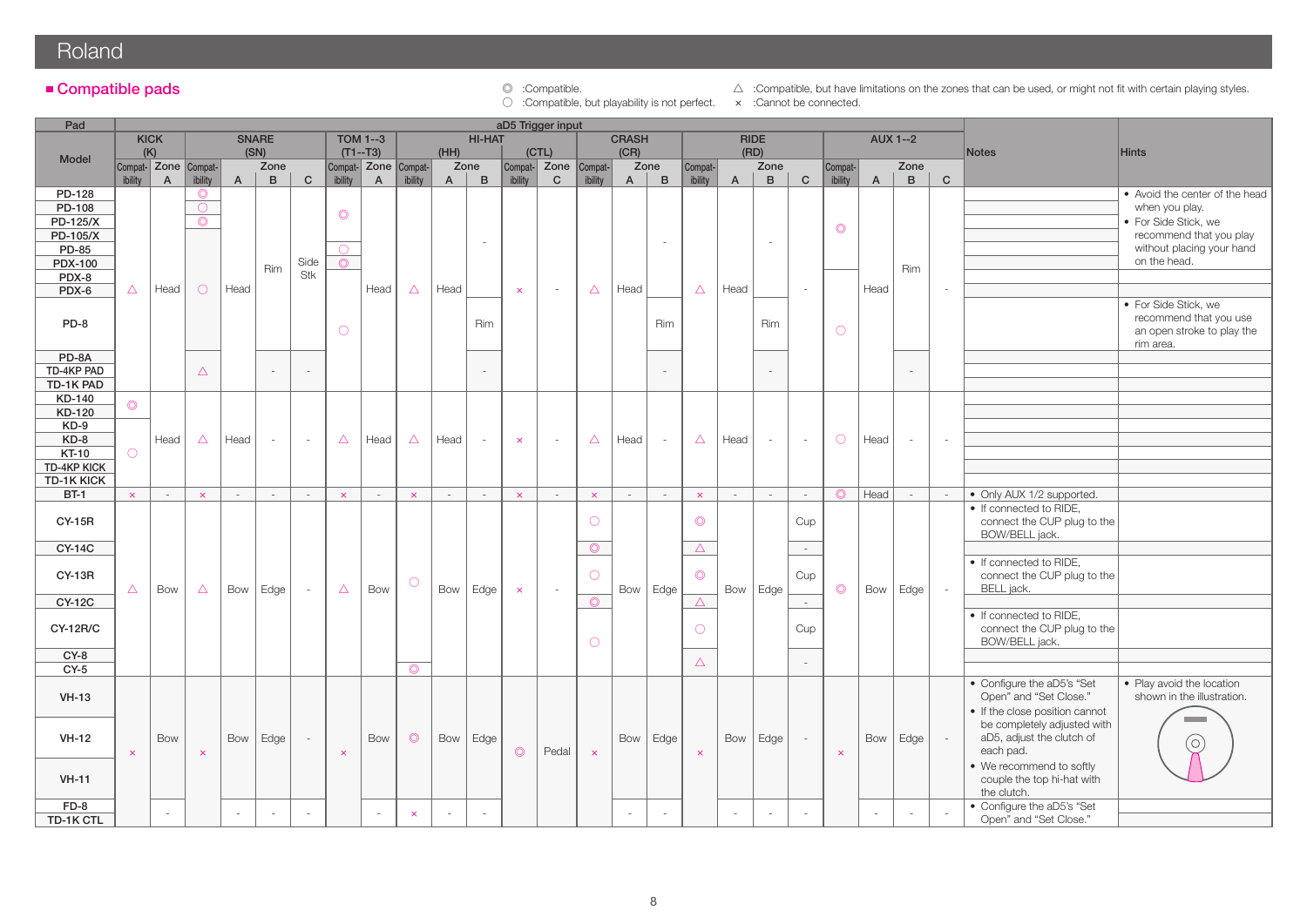### Roland

○ :Compatible, but playability is not perfect. × :Cannot be connected.

■ Compatible drum triggers **and the state of the state of the state of the zones** that can be used, or might not fit with certain playing styles.

| Pad                            |             |                           |             |      |                          |              |             |                           |             |      |        |                    | aD5 Trigger input        |             |              |      |                    |                |                          |                          |                    |              |                          |                |                                                                                                                                                                               |                                                                                                                                                                                           |
|--------------------------------|-------------|---------------------------|-------------|------|--------------------------|--------------|-------------|---------------------------|-------------|------|--------|--------------------|--------------------------|-------------|--------------|------|--------------------|----------------|--------------------------|--------------------------|--------------------|--------------|--------------------------|----------------|-------------------------------------------------------------------------------------------------------------------------------------------------------------------------------|-------------------------------------------------------------------------------------------------------------------------------------------------------------------------------------------|
|                                |             | <b>KICK</b>               |             |      | <b>SNARE</b>             |              |             | <b>TOM 1--3</b>           |             |      | HI-HAT |                    |                          |             | <b>CRASH</b> |      |                    |                | <b>RIDE</b>              |                          |                    |              | <b>AUX 1--2</b>          |                |                                                                                                                                                                               |                                                                                                                                                                                           |
| Model                          |             | (K)                       |             |      | (SN)<br>Zone             |              |             | $(T1--T3)$                |             | (HH) | Zone   |                    | (CTL)<br>Zone Compat-    |             | (CR)         | Zone |                    |                | (RD)<br>Zone             |                          |                    |              | Zone                     |                | <b>Notes</b>                                                                                                                                                                  | <b>Hints</b>                                                                                                                                                                              |
|                                | ibility     | Compat- Zone Compat-<br>A | ibility     | A    | B                        | $\mathsf{C}$ | ibility     | Compat- Zone Compat-<br>A | ibility     | A    | B      | Compat-<br>ibility | C                        | ibility     | A            | B    | Compat-<br>ibility | $\overline{A}$ | B                        | $\mathbf{C}$             | Compat-<br>ibility | $\mathsf{A}$ | B                        | $\mathbf{C}$   |                                                                                                                                                                               |                                                                                                                                                                                           |
| RT-30HR                        |             |                           | $\circ$     |      | <b>Rim</b>               | Side<br>Stk  |             |                           |             |      |        |                    |                          |             |              |      |                    |                |                          |                          |                    |              | <b>Rim</b>               |                | • Attach the trigger so that the<br>tip of the sensor is in firm                                                                                                              | • Set Pad Model to RT.<br>Choose Snare/Tom/Kick                                                                                                                                           |
| <b>RT-30H</b>                  | $\triangle$ |                           |             |      |                          |              | $\bigcirc$  |                           |             |      |        |                    |                          |             |              |      |                    |                |                          |                          |                    |              |                          |                | contact with the head. If the<br>pressure is insufficient, the<br>sensitivity might be lowered,<br>or triggering might not occur<br>for a strong strike.                      | as appropriate for the<br>instrument to which the<br>drum trigger is attached. If<br>you're using a mesh head,<br>choose Mesh Pad or Mesh                                                 |
| <b>RT-30K</b>                  | $\circ$     | Head                      | $\triangle$ | Head | $\sim$                   |              | $\triangle$ | Head                      | $\triangle$ | Head | $\sim$ | $\mathsf{x}$       | $\overline{\phantom{a}}$ | $\triangle$ | Head         |      | $\triangle$        | Head           | $\overline{\phantom{a}}$ | $\overline{\phantom{0}}$ | $\bigcirc$         | Head         | $\overline{\phantom{a}}$ | $\overline{a}$ | • To prevent unwanted<br>triggering due to the sound<br>pressure level of a snare<br>drum, connect the RT-30K<br>to SN or AUX 1/2, and<br>set the Zone B tone to No<br>Sound. | Kick.<br>• If you're using an acoustic<br>drum head, we recommend<br>that you also use a mute.<br>• If double triggering occurs<br>frequently, increase the<br>Retrigger Cancel value; if |
| <b>RT-10S</b><br><b>RT-10T</b> | $\triangle$ |                           | $\circ$     |      | Rim                      | Side<br>Stk  |             |                           |             |      |        |                    |                          |             |              |      |                    |                |                          |                          |                    |              | <b>Rim</b>               |                | • Adjust so that 2-3 mm (0.1)<br>inch) of the sensor's tip is in<br>firm contact.                                                                                             | the second note of a flam<br>does not sound, decrease<br>the value.                                                                                                                       |
| <b>RT-10K</b>                  | $\bigcirc$  |                           | $\triangle$ |      | $\overline{\phantom{a}}$ |              | Δ           |                           |             |      |        |                    |                          |             |              |      |                    |                |                          |                          |                    |              |                          |                |                                                                                                                                                                               | • If double triggering or<br>missed notes occur,<br>increasing the head tension<br>might solve the problem.                                                                               |

# drum-tec

#### ■ Compatible pads

- 
- :Compatible, but playability is not perfect.
- © :Compatible.  $\triangle$  :Compatible, but have limitations on the zones that can be used, or might not fit with certain playing styles.  $\circ$  :Compatible, but playability is not perfect. x :Cannot be connected.
	-
- 

|         |              |                    |                                       |                        |                                                  |                                         |                |                                        | (HH)          |                              |              |                               |                                   | (CR)              |                 |                                |                        |      |                     |                          |              |                         |                                                         | <b>Notes</b>             | <b>Hints</b>                   |
|---------|--------------|--------------------|---------------------------------------|------------------------|--------------------------------------------------|-----------------------------------------|----------------|----------------------------------------|---------------|------------------------------|--------------|-------------------------------|-----------------------------------|-------------------|-----------------|--------------------------------|------------------------|------|---------------------|--------------------------|--------------|-------------------------|---------------------------------------------------------|--------------------------|--------------------------------|
| Compat- |              |                    |                                       | Zone                   |                                                  |                                         |                |                                        |               |                              | Compat-      | Zone                          |                                   |                   |                 |                                |                        | Zone |                     |                          |              | Zone                    |                                                         |                          |                                |
| ibility | $\mathsf{A}$ |                    | A                                     | B                      | $\sim$<br>◡                                      |                                         | $\mathsf{A}$   | ibility                                | A             | B                            | ibility      |                               | ibility                           | A                 | B               | ibility                        | $\mathsf{A}$           | B    | C                   | ibility                  | $\mathsf{H}$ | B                       | C                                                       |                          |                                |
|         |              |                    |                                       |                        |                                                  |                                         |                |                                        |               |                              |              |                               |                                   |                   |                 |                                |                        |      |                     |                          |              |                         |                                                         |                          | • Avoid the center of the head |
|         |              |                    |                                       |                        |                                                  |                                         |                |                                        |               |                              |              |                               |                                   |                   |                 |                                |                        |      |                     |                          |              |                         |                                                         |                          | when you play.                 |
|         |              | $\circ$            |                                       |                        |                                                  | $\curvearrowright$                      |                |                                        |               |                              |              |                               |                                   |                   |                 |                                |                        |      |                     |                          |              |                         |                                                         |                          |                                |
|         |              |                    | Head                                  | Rim                    |                                                  |                                         | Head           | $\Delta$                               | Head          | $\sim$                       | $\mathsf{x}$ |                               | $\triangle$                       | Head              | $\sim$          | $\triangle$                    | Head                   |      | $\sim$              | $\circledcirc$           |              | <b>Rim</b>              | $\overline{\phantom{0}}$                                |                          |                                |
|         |              |                    |                                       |                        |                                                  |                                         |                |                                        |               |                              |              |                               |                                   |                   |                 |                                |                        |      |                     |                          |              |                         |                                                         |                          |                                |
|         |              |                    |                                       |                        |                                                  |                                         |                |                                        |               |                              |              |                               |                                   |                   |                 |                                |                        |      |                     |                          |              |                         |                                                         |                          |                                |
|         |              |                    |                                       |                        |                                                  |                                         |                |                                        |               |                              |              |                               |                                   |                   |                 |                                |                        |      |                     |                          |              |                         |                                                         |                          |                                |
|         |              |                    |                                       |                        |                                                  |                                         |                |                                        |               |                              |              |                               |                                   |                   |                 |                                |                        |      |                     |                          |              |                         |                                                         |                          |                                |
|         |              |                    |                                       |                        |                                                  |                                         |                |                                        |               |                              |              |                               |                                   |                   |                 |                                |                        |      |                     |                          |              |                         |                                                         |                          |                                |
|         | Head         |                    | Head                                  |                        | $\sim$                                           |                                         | Head           |                                        | Head          |                              | $\mathsf{x}$ |                               |                                   | Head              |                 | $\triangle$                    | Head                   |      | $\sim$              |                          |              |                         | $\sim$                                                  |                          |                                |
|         |              | <b>KICK</b><br>(K) | Head  <br>$\circ$<br>Head<br>$\Delta$ | - Zone Compat-<br>Head | <b>SNARE</b><br>(SN)<br>$\overline{\phantom{a}}$ | Side<br>Stk<br>$\overline{\phantom{a}}$ | $\circledcirc$ | <b>TOM 1--3</b><br>$(T1 - T3)$<br>Head | $\triangle^-$ | Compat- Zone Compat-<br>Head | Zone         | <b>HI-HAT</b><br>$\mathsf{x}$ | (CTL)<br>$\overline{\phantom{a}}$ | aD5 Trigger input | Compat-<br>Head | <b>CRASH</b><br>Zone<br>$\sim$ | Compat-<br>$\triangle$ | Head | <b>RIDE</b><br>(RD) | $\overline{\phantom{a}}$ | $\bigcirc$   | Compat-<br>Head<br>Head | <b>AUX 1--2</b><br>Head $ $<br>$\overline{\phantom{a}}$ | $\overline{\phantom{a}}$ |                                |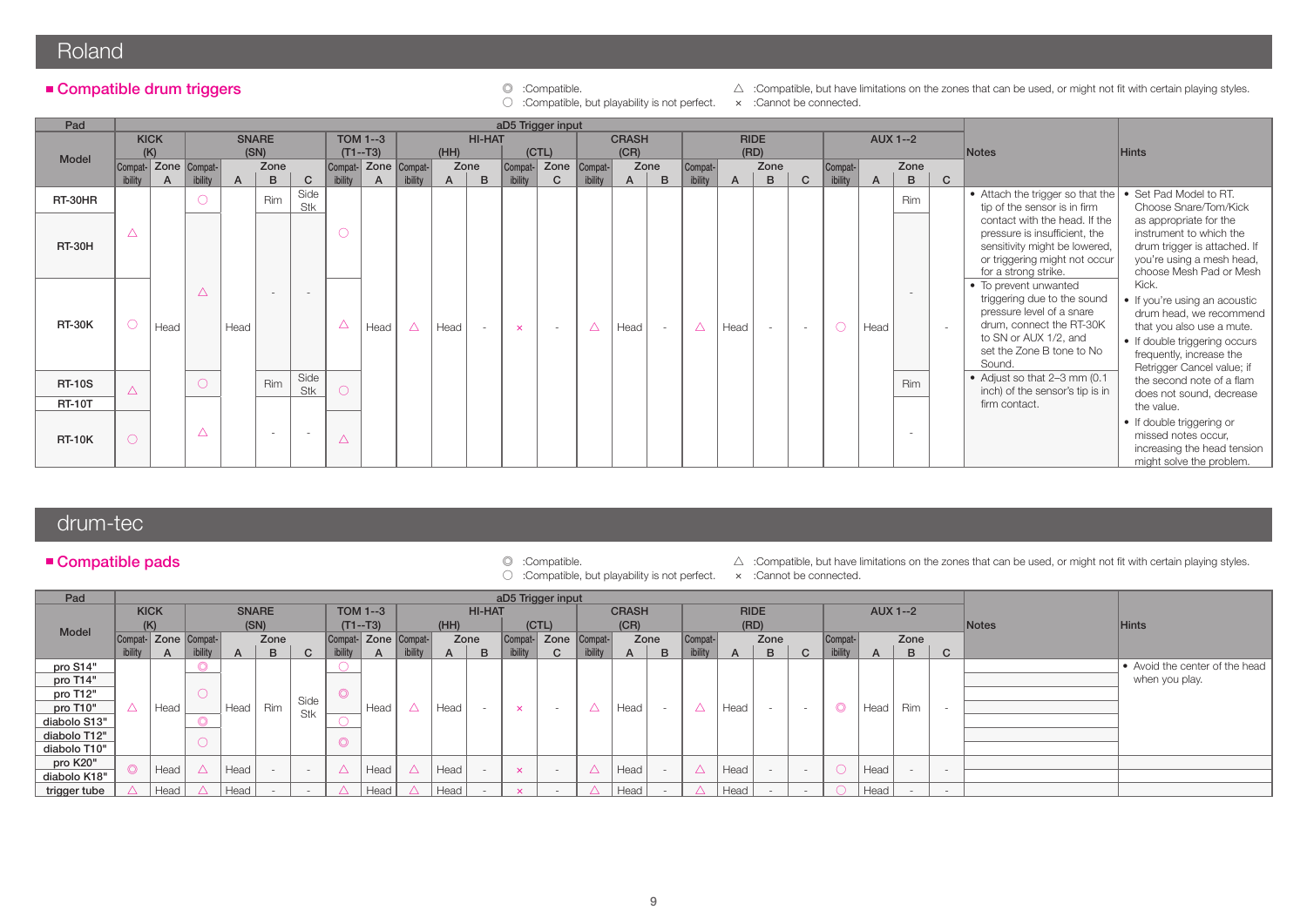### ddrum

#### ■ Compatible drum triggers

○ :Compatible, but playability is not perfect. × :Cannot be connected.

© :Compatible. △ :Compatible, but have limitations on the zones that can be used, or might not fit with certain playing styles.

| Pad                                        |                              |             |              |                      |      |              |                          |            |                      |         |              |        | aD5 Trigger input |              |             |              |                |                |      |                          |                          |         |              |                          |              |                                             |                                                                     |
|--------------------------------------------|------------------------------|-------------|--------------|----------------------|------|--------------|--------------------------|------------|----------------------|---------|--------------|--------|-------------------|--------------|-------------|--------------|----------------|----------------|------|--------------------------|--------------------------|---------|--------------|--------------------------|--------------|---------------------------------------------|---------------------------------------------------------------------|
|                                            |                              |             | <b>KICK</b>  |                      |      | <b>SNARE</b> |                          |            | <b>TOM 1--3</b>      |         |              | HI-HAT |                   |              |             | <b>CRASH</b> |                |                |      | <b>RIDE</b>              |                          |         |              | <b>AUX 1--2</b>          |              |                                             |                                                                     |
| Model                                      |                              |             | (K)          |                      | (SN) |              |                          |            | $(T1--T3)$           |         | (HH)         |        |                   | (CTL)        |             | (CR)         |                |                |      | (RD)                     |                          |         |              |                          |              | <b>Notes</b>                                | <b>Hints</b>                                                        |
|                                            |                              |             |              | Compat- Zone Compat- |      | Zone         |                          |            | Compat- Zone Compat- |         |              | Zone   | Compat-           | Zone Compat- |             |              | Zone           | Compat-        |      | Zone                     |                          | Compat- |              | Zone                     |              |                                             |                                                                     |
|                                            |                              | ibility     | $\mathsf{A}$ | ibility              | A    | B            | $\mathbf{C}$             | ibility    | $\mathsf{A}$         | ibility | $\mathsf{A}$ | B      | ibility           | $\mathbf{C}$ | ibility     | A            | B              | <i>ibility</i> | A    | B                        | $\mathbf{C}$             | ibility | $\mathsf{A}$ | B                        | $\mathbf{C}$ |                                             |                                                                     |
| CHROME                                     | <b>DUAL</b><br><b>SNARE</b>  | Δ           |              |                      |      | Rim          | Side<br>Stk              | $\bigcirc$ |                      |         |              |        |                   |              |             |              |                |                |      |                          |                          |         |              | <b>Rim</b>               |              | • Only mesh heads are<br>supported.         | • Choose Mesh Pad or Mesh<br>Kick.                                  |
|                                            | <b>TOM</b>                   |             |              |                      |      |              |                          |            |                      |         |              |        |                   |              |             |              |                |                |      |                          |                          |         |              |                          |              | • Since the output jack                     | • If double triggering occurs                                       |
| <b>ELITE</b><br><b>BASS</b><br><b>DRUM</b> |                              |             |              |                      |      |              | $\overline{\phantom{a}}$ | △          |                      |         |              |        |                   |              |             |              |                |                |      |                          |                          |         |              | $-$                      |              | is an XLR connector,<br>a separate cable or | frequently, increase the<br>Retrigger Cancel value; if              |
| <b>ACOUSTIC</b>                            | SNARE<br><b>DUAL</b><br>ZONE | $\triangle$ | Head         |                      | Head | <b>Rim</b>   | Side<br>Stk              |            | Head                 | Δ       | Head         |        | $\mathsf{x}$      | $\sim$       | $\triangle$ | Head         | $\overline{a}$ | Δ              | Head | $\overline{\phantom{a}}$ | $\overline{\phantom{a}}$ | $\circ$ | Head         | <b>Rim</b>               |              | adaptor is required.                        | the second note of a flam<br>does not sound, decrease<br>the value. |
| <b>PRO</b>                                 | <b>TOM</b>                   |             |              |                      |      |              |                          |            |                      |         |              |        |                   |              |             |              |                |                |      |                          |                          |         |              |                          |              |                                             | • If double triggering or                                           |
|                                            | <b>KICK</b>                  |             |              |                      |      |              |                          | Δ          |                      |         |              |        |                   |              |             |              |                |                |      |                          |                          |         |              |                          |              |                                             | missed notes occur,                                                 |
|                                            | SNARE/<br><b>TOM</b>         |             |              |                      |      |              |                          | $\circ$    |                      |         |              |        |                   |              |             |              |                |                |      |                          |                          |         |              | $\overline{\phantom{a}}$ |              | . Only mesh heads are<br>supported.         | increasing the head tension<br>might solve the problem.             |
| <b>RED SHOT</b>                            | <b>KICK</b><br><b>DRUM</b>   | $\bigcirc$  |              |                      |      |              |                          | △          |                      |         |              |        |                   |              |             |              |                |                |      |                          |                          |         |              |                          |              |                                             |                                                                     |

# AQUARIAN

#### Compatible drum triggers

- 
- © :Compatible.  $\triangle$ :Compatible, but have limitations on the zones that can be used, or might not fit with certain playing styles.  $\circ$ :Compatible, but playability is not perfect. x :Cannot be connected.
- :Compatible, but playability is not perfect.
- 

| Pad           |                      |             |             |              |                          |                          |                      |                 |         |      |                |              | aD5 Trigger input |         |              |      |             |              |             |                          |         |              |                          |              |                                                                                                                                                                                                     |                                                                                                                                                                |
|---------------|----------------------|-------------|-------------|--------------|--------------------------|--------------------------|----------------------|-----------------|---------|------|----------------|--------------|-------------------|---------|--------------|------|-------------|--------------|-------------|--------------------------|---------|--------------|--------------------------|--------------|-----------------------------------------------------------------------------------------------------------------------------------------------------------------------------------------------------|----------------------------------------------------------------------------------------------------------------------------------------------------------------|
|               |                      | <b>KICK</b> |             |              | <b>SNARE</b>             |                          |                      | <b>TOM 1--3</b> |         |      | <b>HI-HAT</b>  |              |                   |         | <b>CRASH</b> |      |             |              | <b>RIDE</b> |                          |         |              | <b>AUX 1--2</b>          |              |                                                                                                                                                                                                     |                                                                                                                                                                |
|               |                      | (K)         |             |              | (SN)                     |                          |                      | $(T1 - T3)$     |         | (HH) |                |              | (CTL)             |         | (CR)         |      |             |              | (RD)        |                          |         |              |                          |              | Notes                                                                                                                                                                                               | <b>Hints</b>                                                                                                                                                   |
| <b>Model</b>  | Compat- Zone Compat- |             |             |              | Zone                     |                          | Compat- Zone Compat- |                 |         | Zone |                | Compat-      | Zone Compat-      |         |              | Zone | Compat-     |              | Zone        |                          | Compat- |              | Zone                     |              |                                                                                                                                                                                                     |                                                                                                                                                                |
|               | ibility              | A           | ibility     | $\mathsf{A}$ | B                        | $\mathbf{C}$             | ibility              | $\mathsf{A}$    | ibility | A    | B              | ibility      | C                 | ibility | A            | B    | ibility     | $\mathsf{A}$ | B           | $\mathbf{C}$             | ibility | $\mathsf{A}$ | B.                       | $\mathbf{C}$ |                                                                                                                                                                                                     |                                                                                                                                                                |
| <b>inHEAD</b> |                      |             | $\circ$     |              | Rim                      | Side<br>Stk              |                      |                 |         |      |                |              |                   |         |              |      |             |              |             |                          |         |              | <b>Rim</b>               |              | . Begin with the inBOX GAIN<br>knob to the Noon position.<br>If hard to get a fortissimo (ff)<br>volume, decrease the GAIN<br>knob and increase the aD5's<br>Sensitivity trigger parameter.         | • If double triggering occurs<br>frequently, increase the<br>Retrigger Cancel value; if<br>the second note of a flam<br>does not sound, decrease<br>the value. |
| onHEAD        | △                    | Head        | $\triangle$ | Head         | $\overline{\phantom{a}}$ | $\overline{\phantom{0}}$ |                      | Head            |         | Head | $\overline{a}$ | $\mathsf{x}$ | $\sim$            |         | Head         |      | $\triangle$ | Head         | $\sim$      | $\overline{\phantom{a}}$ |         | Head         | $\overline{\phantom{a}}$ |              | • Begin with the inBOX<br>GAIN set to the nine<br>o'clock position. If hard to<br>get fortissimo (ff) volume,<br>decrease the GAIN knob<br>and increase the aD5's<br>Sensitivity trigger parameter. |                                                                                                                                                                |
| kickZONE      |                      |             |             |              |                          |                          |                      |                 |         |      |                |              |                   |         |              |      |             |              |             |                          |         |              |                          |              |                                                                                                                                                                                                     |                                                                                                                                                                |